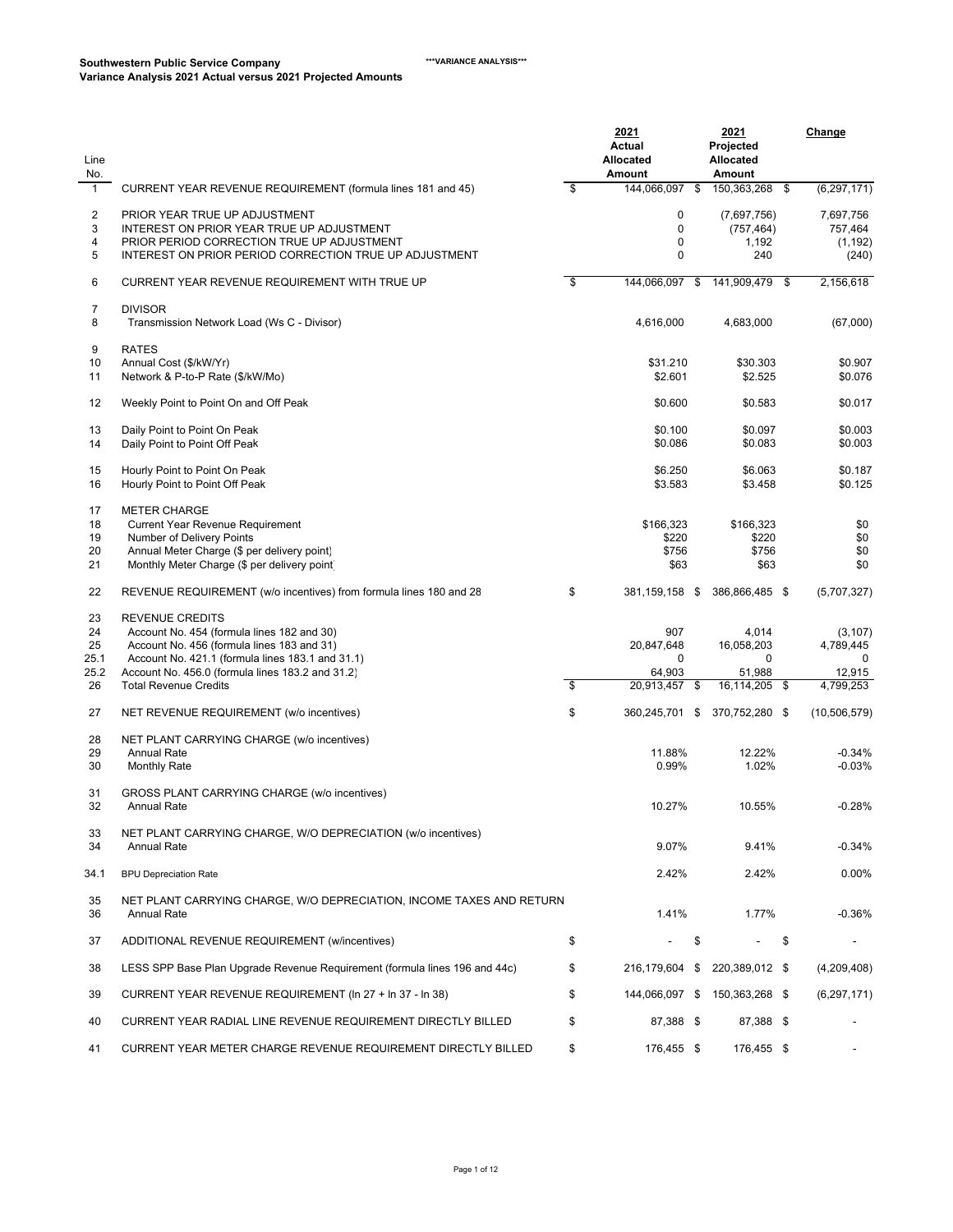| l ine |                  |
|-------|------------------|
| No∴   | <b>RATE BASE</b> |
|       |                  |

| No.      | <b>RATE BASE:</b>                                              | 2021<br>Actual<br>Allocated<br><b>Amount</b> | 2021<br>Projected<br>Allocated<br><b>Amount</b> | <b>Change</b>    |
|----------|----------------------------------------------------------------|----------------------------------------------|-------------------------------------------------|------------------|
| 42       | <b>GROSS PLANT IN SERVICE</b>                                  |                                              |                                                 |                  |
| 43       | Production                                                     | 0                                            | 0                                               | 0                |
| 44<br>45 | Transmission (formula lines 200 and 48)<br><b>Distribution</b> | 3,508,720,240<br>0                           | 3,512,793,240<br>0                              | (4,073,000)<br>0 |
| 46       | General (formula lines 202 and 50)                             | 78,843,026                                   | 82,413,720                                      | (3,570,694)      |
| 47       | Intangible (formula lines 203 and 51)                          | 35,230,156                                   | 35,911,865                                      | (681,709)        |
| 48       | Common                                                         | 0                                            | 0                                               | 0                |
| 49       | TOTAL GROSS PLANT (sum Ins 43 to 48)                           | 3,622,793,422                                | 3,631,118,825                                   | (8,325,403)      |
| 50       | <b>GROSS PLANT ALLOCATOR</b>                                   | 0.360710                                     | 0.361380                                        | (0.000670)       |
| 51       | ACCUMULATED DEPRECIATION & AMORTIZATION                        |                                              |                                                 |                  |
| 52       | Production - Depreciation                                      | 0                                            | 0                                               | 0                |
| 53       | Transmission - Depreciation (formula lines 207 and 55)         | 475,480,761                                  | 477,873,484                                     | (2,392,723)      |
| 54       | Distribution - Depreciation                                    | 0                                            | 0                                               | 0                |
| 55       | General - Depreciation (formula lines 209 and 57)              | 37,159,414                                   | 39,413,716                                      | (2, 254, 302)    |
| 56       | Electric Intangible - Amortization (formula lines 210 and 58)  | 22, 168, 792                                 | 22,606,458                                      | (437, 666)       |
| 57       | Common                                                         | 0                                            | 0                                               | 0                |
| 58       | Total Electric Accumulated Depr & Amort (sum Ins 52 to 57)     | 534,808,967                                  | 539,893,658                                     | (5,084,691)      |
| 59       | NET PLANT IN SERVICE                                           |                                              |                                                 |                  |
| 60       | Production                                                     | $\mathbf 0$                                  | 0                                               | 0                |
| 61       | Transmission                                                   | 3,033,239,479                                | 3,034,919,756                                   | (1,680,277)      |
| 62       | <b>Distribution</b>                                            | 0                                            | 0                                               | 0                |
| 63       | General                                                        | 41,683,612                                   | 43,000,004                                      | (1,316,392)      |
| 64       | Intangible                                                     | 13,061,364                                   | 13,305,407                                      | (244, 043)       |
| 65       | Common                                                         | 0                                            | $\Omega$                                        | 0                |
| 66       | TOTAL NET PLANT (sum Ins 60 to 65)                             | 3,087,984,455                                | 3,091,225,167                                   | (3,240,712)      |
| 67       | NET PLANT ALLOCATOR                                            | 0.43677                                      | 0.43517                                         | 0.00160          |
| 68       | ADJUSTMENTS TO RATE BASE                                       |                                              |                                                 |                  |
| 69       | Account No. 281 (enter negative)                               | 0                                            | 0                                               | 0                |
| 70       | Account No. 282 (enter negative) (formula lines 221 and 69)    | (606, 475, 084)                              | (612, 460, 081)                                 | 5,984,998        |
| 71       | Account No. 283 (enter negative) (formula lines 222 and 70)    | (4,581,152)                                  | (4, 563, 053)                                   | (18,099)         |
| 72       | Account No. 190 (formula lines 223 and 71)                     | 44,476,873                                   | 38,414,765                                      | 6,062,108        |
| 73       | Account No. 255 (enter negative)                               | $\Omega$                                     | 0                                               | 0                |
| 74       | Account No. 254 Excess ADIT                                    | (383,099)                                    | (563, 141)                                      | 180,042          |
| 75       | Account No. 182.3 Deficient ADIT                               | 18,441,909                                   | 11,530,579                                      | 6,911,330        |
| 76       | Account No. 107                                                | 0                                            | 0                                               | 0                |
| 77       | Net Pre-Funded AFUDC on CWIP included in Rate Base             | 0                                            | 0                                               | $\mathbf 0$      |
| 78       | Unamortized Balance of Abandoned Incentive Plant               | 0                                            | 0                                               | 0                |
| 79       | Unamortized Balance of Extraordinary Property Loss             | $\Omega$                                     | $\Omega$                                        | 0                |
| 80       | TOTAL ADJUSTMENTS (sum Ins 69 to 79)                           | (548, 520, 552)                              | (567, 640, 932)                                 | 19,120,380       |
| 81       | LAND HELD FOR FUTURE USE (formula lines 214 and 78)            | 0                                            | 0                                               | 0                |
| 82       | <b>WORKING CAPITAL</b>                                         |                                              |                                                 |                  |
| 83       | <b>CWC</b>                                                     | 0                                            | 0                                               | 0                |
| 84       | Materials & Supplies (formula lines 233 and 81)                | 793,009                                      | 109,980                                         | 683,029          |
| 85       | Materials & Supplies (formula lines 234 and 82)                | 3,720                                        | (39, 913)                                       | 43,633           |
| 86       | Prepayments (formula lines 235-238 and 83-86)                  | 2,822,869                                    | 848,263                                         | 1,974,606        |
| 87       | TOTAL WORKING CAPITAL (sum Ins 83 to 86)                       | 3,619,598                                    | 918,330                                         | 2,701,268        |
| 87.1     | <b>Unfunded Reserves</b>                                       | (2,088,918)                                  | (2, 179, 654)                                   | 90,736           |
| 88       | <b>BALANCE OF NETWORK CREDITS</b>                              | 0                                            | 0                                               | 0                |
| 89       | RATE BASE (sum lns 66, 80, 81, 87, 88)                         | 2,540,994,583                                | 2,522,322,911                                   | 18,671,672       |
|          |                                                                |                                              |                                                 |                  |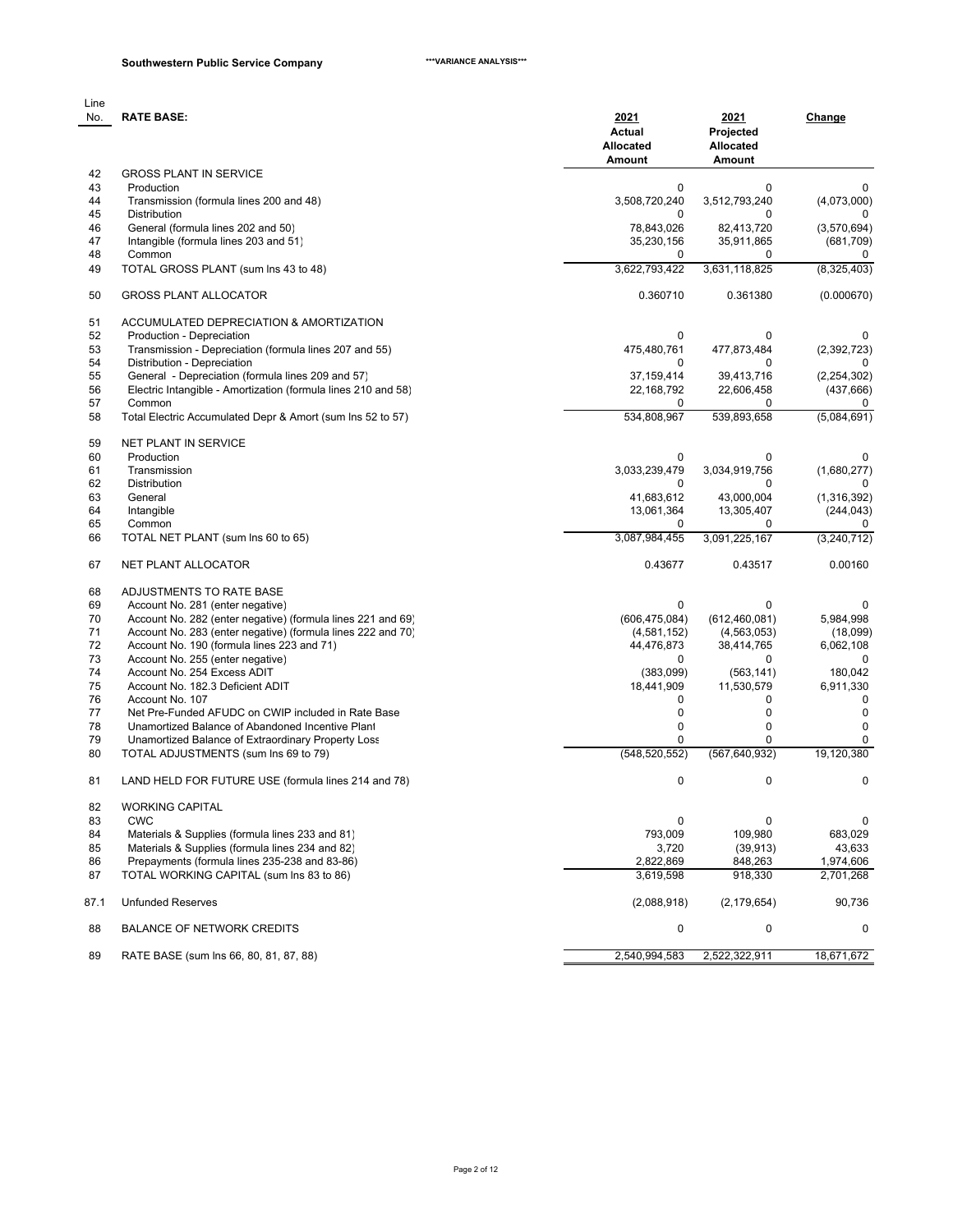| Line<br>No. |                                                                                                                            | 2021<br>Actual<br>Allocated | 2021<br>Projected<br><b>Allocated</b> | Change          |
|-------------|----------------------------------------------------------------------------------------------------------------------------|-----------------------------|---------------------------------------|-----------------|
|             |                                                                                                                            | <b>Amount</b>               | Amount                                |                 |
| 90<br>91    | OPERATIONS & MAINTENANCE EXPENSE<br>Transmission (formula lines 249 and 97)                                                | 17,174,621                  | 19,703,522                            | (2,528,901)     |
| 92          | A&G (formula lines 255 and 103)                                                                                            |                             |                                       |                 |
| 93          | Administrative and General                                                                                                 | 12,792,930                  | 12,973,113                            | (180, 183)      |
| 94          | Plus Acct 924 Property Insurance (formula lines 256 and 104)                                                               | 2,299,937                   | 1,425,903                             | 874,034         |
| 95          | Plus Acct 928 Transmission Specific (formula lines 257 and 105)                                                            | 665,346                     | 755,109                               | (89, 763)       |
| 96          | Plus Acct 928 Transmission Allocated (formula lines 258 and 106)                                                           | 0                           | 0                                     | $\mathbf 0$     |
| 97          | Plus Acct 930.2 Transmission Allocated (formula lines 259 and 107)                                                         | 0                           | 0                                     | 0               |
| 98<br>99    | Plus Transmission Safety and Siting Advertising (formula lines 260 and 108)<br>Less PBOP Expense in Account 926 Adjustment | 82,067<br>0                 | 99,954                                | (17, 887)       |
| 100         | A & G Subtotal                                                                                                             | 15,840,280                  | 15,254,079                            | 0<br>586,201    |
|             |                                                                                                                            |                             |                                       |                 |
| 101         | <b>Transmission Lease Payments</b>                                                                                         | 0                           | 0                                     | 0               |
| 102         | TOTAL O&M EXPENSE (sum Ins 91, 100, 93, 101)                                                                               | 33,014,901                  | 34,957,601                            | (1,942,700)     |
| 103         | DEPRECIATION & AMORTIZATION EXPENSE                                                                                        |                             |                                       |                 |
| 104         | Transmission (formula lines 266 and 114)                                                                                   | 84,986,637                  | 85, 147, 075                          | (160, 438)      |
| 105         | Plus Pre-Funded AFUDC Amortization                                                                                         | 0                           | 0                                     | $\Omega$        |
| 106         | Plus Recovery of Abandoned Incentive Plant                                                                                 | $\mathbf 0$                 | 0                                     | $\mathbf 0$     |
| 107         | Plus Recovery of Extraordinary Property Loss                                                                               | $\mathbf 0$                 | 0                                     | $\mathbf{0}$    |
| 108         | General (formula lines 270 and 118)                                                                                        | 3,618,250                   | 4,012,773                             | (394, 523)      |
| 109         | Electric Intangible Amortization (formula lines 271 and 119)                                                               | 3,038,654                   | 3,107,210                             | (68, 556)       |
| 110         | Administrative and General                                                                                                 | $\Omega$                    | 0                                     | 0               |
| 111         | TOTAL DEPRECIATION AND AMORTIZATION (sum Ins 104 to 110)                                                                   | 91,643,541                  | 92,267,058                            | (623, 517)      |
| 112         | TAXES OTHER THAN INCOME TAXES                                                                                              |                             |                                       |                 |
| 113         | <b>LABOR RELATED</b>                                                                                                       |                             |                                       |                 |
| 114         | Payroll (formula lines 275 and 123)                                                                                        | 1,200,311                   | 1,292,008                             | (91, 697)       |
| 115         | PLANT RELATED                                                                                                              |                             |                                       | 0               |
| 116         | Property (formula lines 277 and 125)                                                                                       | 22,799,760                  | 26,366,285                            | (3, 566, 525)   |
| 117         | Franchise                                                                                                                  | 0                           | 0                                     | 0               |
| 118         | Other - Texas Use (formula lines 279 and 127)                                                                              | (4,076)                     | 17,875                                | (21, 951)       |
| 119         | TOTAL OTHER TAXES (sum Ins 114 to 118)                                                                                     | 23,995,995                  | 27,676,168                            | (3,680,173)     |
|             |                                                                                                                            |                             |                                       |                 |
| 120         | <b>INCOME TAXES</b>                                                                                                        |                             |                                       |                 |
| 121<br>122  | T=1 - { $[(1 - SIT) * (1 - FIT)] / (1 - SIT * FIT * p)$ } =<br>$CIT=(T/1-T)*(1-(WCLTD/R)) =$                               | 22.70%<br>22.16%            | 22.64%<br>21.97%                      | 0.06%<br>0.19%  |
| 123         | where WCLTD=(page 4, line 167) and $R =$ (page 4, line 170)                                                                |                             |                                       |                 |
| 124         | and FIT, SIT & p are as given in Note M.                                                                                   |                             |                                       |                 |
| 125         | $1/(1 - T) = (from line 123)$                                                                                              | 1.2937                      | 1.2927                                | 0.0010          |
| 126         | Amortized Investment Tax Credit (266.8f) (enter negative)                                                                  | (52, 413)                   | (52, 421)                             | 8               |
| 126.1       | (Excess)/Deficient ADIT Amortization - Plant                                                                               | (2,341,105)                 | (2,007,103)                           | (334,001)       |
| 126.2       | (Excess)/Deficient ADIT Amortization - Non-Plant                                                                           | 211,671                     | 125,476                               | 86,195          |
|             |                                                                                                                            |                             |                                       |                 |
| 127<br>128  | Income Tax Calculation (formula lines 288 and 136)<br>ITC adjustment (formula lines 289 and 137)                           | 42,681,797<br>(29, 616)     | 42,226,561<br>(29, 529)               | 455,236<br>(87) |
| 128.1       | (Excess)/Deficient ADIT Amort Adjustment - Plant                                                                           | (3,028,687)                 | (2,594,583)                           | (434, 105)      |
| 128.2       | (Excess)/Deficient ADIT Amort Adjustment - Non-Plant                                                                       | 273,839                     | 162,202                               | 111,636         |
| 129         | TOTAL INCOME TAXES (sum Ins 127 to 128)                                                                                    | 39,897,332                  | 39,764,652                            | 132,680         |
| 130         | RETURN (Rate Base * Rate of Return) formula lines 291 and 139                                                              | 192,607,389                 | 192,201,006                           | 406,383         |
|             |                                                                                                                            |                             |                                       |                 |
| 131         | <b>INTEREST ON NETWORK CREDITS</b>                                                                                         | 0                           | 0                                     | 0               |
| 132         | REVENUE REQUIRMENT (sum Ins 102, 111, 119, 129, 130)                                                                       | 381, 159, 158               | 386,866,485                           | (5,707,327)     |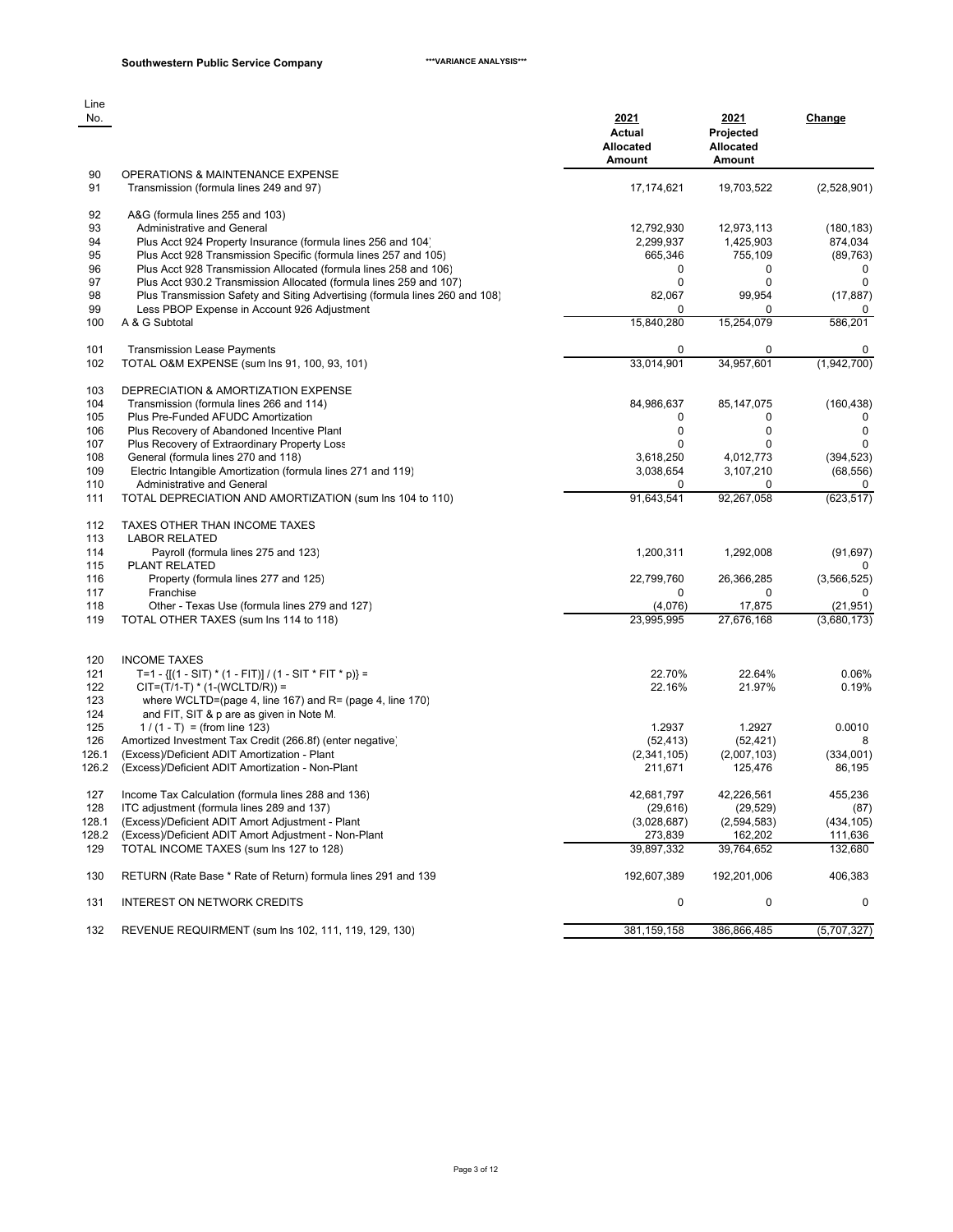## **Southwestern Public Service Company \*\*\*VARIANCE ANALYSIS\*\*\***

| Line<br>No. |                                                                                                                       |         | 2021<br>Actual               | 2021<br>Rev. Projected       | Change                   |
|-------------|-----------------------------------------------------------------------------------------------------------------------|---------|------------------------------|------------------------------|--------------------------|
| 133         | TRANSMISSION PLANT INCLUDED IN OATT TRANSMISSION RATE                                                                 |         | Allocated<br><b>Amount</b>   | Allocated<br><b>Amount</b>   |                          |
| 134         |                                                                                                                       |         |                              |                              |                          |
| 135         | Total transmission plant (formula lines 295 and 143)<br>Less Generator Step-up facilities (formula lines 296 and 144) |         | 3,761,210,287<br>118,804,271 | 3,752,142,404<br>121,156,411 | 9,067,883<br>(2,352,140) |
| 136         | Less Radial Line facilities (formula lines 297 and 145)                                                               |         | 133,584,289                  | 118,208,947                  | 15,375,342               |
| 137         | Plus Radial Line facilities true-up (formula line 297.a)                                                              |         | 105,188                      |                              | 105,188                  |
| 138         | Transmission Plant Included in OATT Trans Rate (In 134 - 135 - 136)                                                   |         | 3,508,716,539                | 3,512,777,046                | (4,060,507)              |
|             |                                                                                                                       |         |                              |                              |                          |
| 139         | Percentage of transmission plant included in ISO Rates (line 138 / 134)                                               | $TP =$  | 0.93287                      | 0.93621                      | (0.00334)                |
| 140         | WAGES & SALARY ALLOCATOR (W&S)                                                                                        |         |                              |                              |                          |
|             |                                                                                                                       |         | FF1 Amount                   | <b>Projected Amount</b>      | Change                   |
| 141         | Production (formula lines 301 and 149)                                                                                |         | 45,570,777                   | 50,382,496                   | (4,811,719)              |
| 142         | Transmission (formula lines 302 and 150)                                                                              |         | 12,596,808                   | 14,160,085                   | (1,563,277)              |
| 143         | Regional Market (formula lines 303 and 151)                                                                           |         | 491,872                      | 529,065                      | (37, 193)                |
| 144         | Distribution (formula lines 304 and 152)                                                                              |         | 16,242,811                   | 20,316,477                   | (4,073,666)              |
| 145         | Other (formula lines 305 and 153)                                                                                     |         | 9,164,438                    | 8,448,836                    | 715,601                  |
| 146         | Total (sum lines 141 to 145)                                                                                          |         | 84,066,705                   | 93,836,959                   | (9,770,254)              |
| 147         | Transmission Wages & Salary Allocated Amount Based on TP Allocator (formula<br>Ins 302 & 154)                         |         | 11,751,184                   | 13,256,813                   | (1,505,629)              |
| 148         | Transmission Wages & Salary Allocator                                                                                 | $W/S =$ | 0.13978                      | 0.14127                      | (0.00149)                |
| 149         | RETURN (R)                                                                                                            |         |                              |                              |                          |
| 150         | Long Term Interest (formula lines 325 and 173)                                                                        |         | 122,208,875                  | 121,292,543                  | 916,332                  |
| 151         | <b>Preferred Dividends</b>                                                                                            |         | 0                            | 0                            | $\Omega$                 |
| 152         | Long Term Debt (formula lines 328 and 176)                                                                            |         | 2,992,307,692                | 2,915,384,615                | 76,923,077               |
| 153         | Long Term Debt Capitalization Percentage                                                                              |         | 45.57%                       | 45.57%                       | 0.00%                    |
| 154         | Preferred Stock (formula lines 329 and 177)                                                                           |         | 0                            | $\Omega$                     | $\Omega$                 |
| 155         | Preferred Stock Capitalization Percentage                                                                             |         | 0.00%                        | 0.00%                        | 0.00%                    |
| 156         | Common Stock (formula lines 330 and 178)                                                                              |         | 3,574,519,627                | 3,482,857,865                | 91,661,762               |
| 157         | Common Stock Capitalization Percentage                                                                                |         | 54.43%                       | 54.43%                       | 0.00%                    |
| 158         | Total                                                                                                                 |         | 6,566,827,319                | 6,398,242,480                | 168,584,839              |
| 159         | Proprietary Capital (WsK Capital Structure)                                                                           |         | 3,573,245,101                | 3,481,581,096                | 91,664,005               |
| 160         | Less Preferred Stock                                                                                                  |         | $\mathbf 0$                  | $\mathbf 0$                  | $\mathbf 0$              |
| 161         | Less Account 216.1                                                                                                    |         | $\Omega$                     | $\Omega$                     | $\Omega$                 |
| 162         | Less Account 219 (WsK Capital Structure)                                                                              |         | (1, 274, 526)                | (1, 276, 769)                | 2,243                    |
| 163         | Common Stock:                                                                                                         |         | 3,574,519,627                | 3,482,857,865                | 91,661,762               |
|             |                                                                                                                       |         | %                            | %                            |                          |
|             |                                                                                                                       |         | Weighted                     | Weighted                     |                          |
| 164         | Long Term Debt (formula lines 328 and 176)                                                                            |         | 1.86%                        | 1.90%                        | $-0.04%$                 |
| 165         | <b>Preferred Stock</b>                                                                                                |         | 0.00%                        | 0.00%                        | 0.00%                    |
| 166         | Common Stock (formula lines 330 and 178)                                                                              |         | 5.72%                        | 5.72%                        | 0.00%                    |
| 167         | Total (sum lines 164 to 166)                                                                                          |         | 7.58%                        | 7.62%                        | $-0.04%$                 |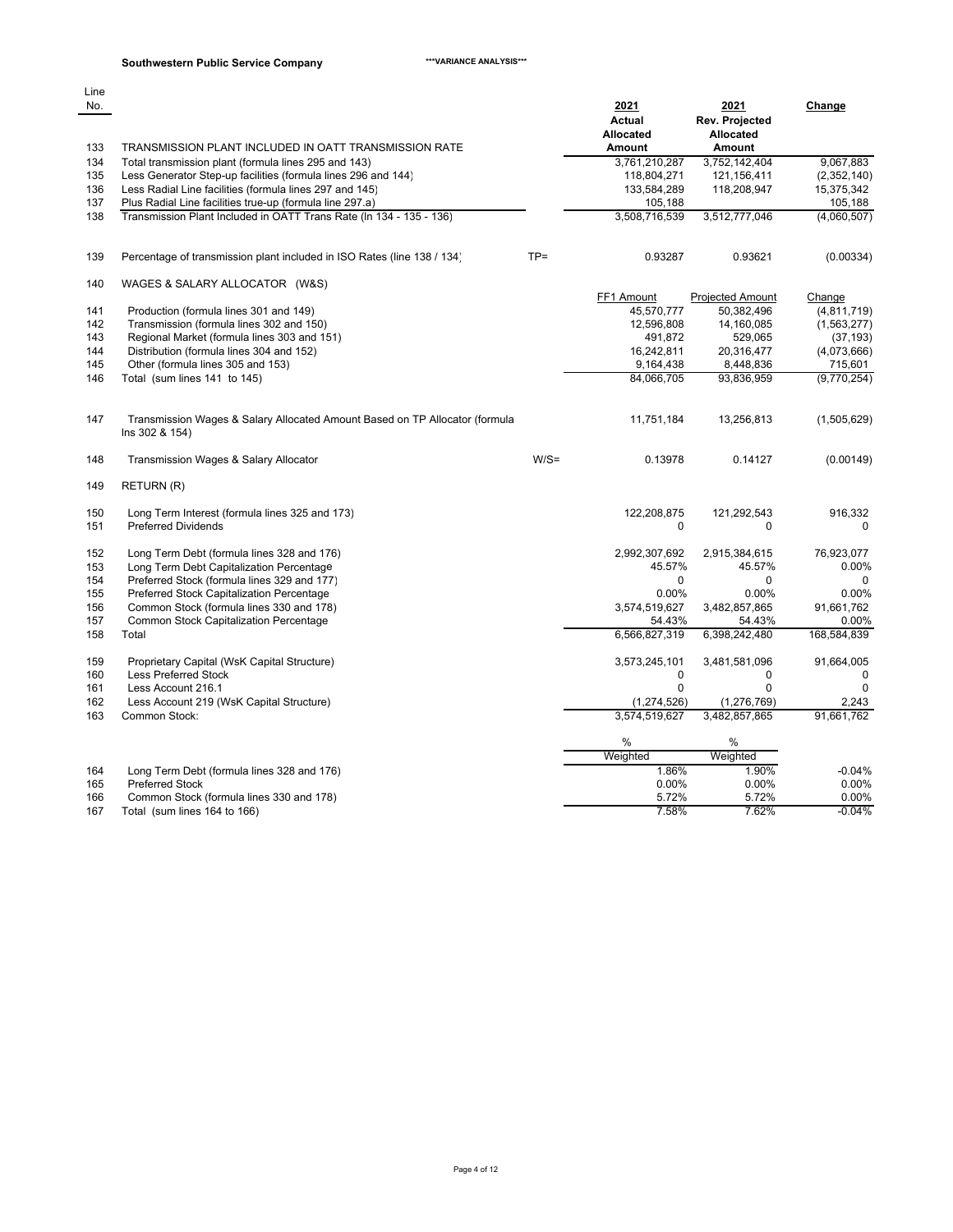| Line<br>No.         |                                                                                                                                                                            | 2021<br>Year End<br>Amount     | 2020<br>Year End<br>Amount    | Increase<br>or (Decrease)<br><b>From 2020</b> |
|---------------------|----------------------------------------------------------------------------------------------------------------------------------------------------------------------------|--------------------------------|-------------------------------|-----------------------------------------------|
| 1<br>2              | <b>GROSS PLANT IN SERVICE</b><br>Transmission (206.58.b & 207.58.g)                                                                                                        | 3,892,420,080                  | 3,692,252,143                 | 200, 167, 938                                 |
| 3<br>4              | General (206.99.b & 207.99.g)<br>Intangible (204.5.b & 205.5.g)                                                                                                            | 561,355,339<br>268,379,248     | 558,873,333<br>247,106,854    | 2,482,006<br>21,272,394                       |
| 5                   | TOTAL GROSS PLANT                                                                                                                                                          | 4,722,154,668                  | 4,498,232,330                 | 223,922,337                                   |
| 6<br>$\overline{7}$ | ACCUMULATED DEPRECIATION & AMORTIZATION<br>Transmission - Depreciation (219. Footnote Data FERC Only Rates)                                                                | 542,671,455                    | 444,724,707                   | 97,946,748                                    |
| 8                   | General - Depreciation (219. Footnote Data FERC Only Rates)                                                                                                                | 256,016,770                    | 257,652,486                   | (1,635,716)                                   |
| 9                   | Electric Intangible - Amortization (200.21.c, Footnote Data)<br>10 TOTAL ACCUMULATED DEPRECIATION & AMORTIZATION                                                           | 164,763,434<br>963,451,659     | 148,396,845<br>850,774,039    | 16,366,589<br>112,677,620                     |
| 11                  | NET PLANT IN SERVICE                                                                                                                                                       |                                |                               |                                               |
| 12<br>13            | Transmission<br>General                                                                                                                                                    | 3,349,748,626<br>305,338,569   | 3,247,527,436<br>301,220,847  | 102,221,190<br>4,117,722                      |
| 14                  | Intangible<br>15 TOTAL NET PLANT IN SERVICE                                                                                                                                | 103,615,814<br>3,758,703,009   | 98,710,009<br>3,647,458,292   | 4,905,805<br>111,244,717                      |
| 17                  | 16 ADJUSTMENTS TO RATE BASE<br>Account No. 281 (enter negative) (272.8.b & 273.8.k)                                                                                        | (1,035,635)                    | (1,073,958)                   | 38,323                                        |
| 18<br>19            | Account No. 282 (enter negative) (274.5.b & 275.5.k)<br>Account No. 282 Excess ADIT (enter negative) (275.6.k footnote)                                                    | (928, 978, 571)<br>510,039,583 | (818,073,359)<br>532,054,329  | (110, 905, 212)<br>(22,014,746)               |
| 20                  | Account No. 283 (enter negative) (276.9.b & 277.9.k)                                                                                                                       | (231, 978, 051)                | (200, 712, 358)               | (31, 265, 693)                                |
| 21<br>22            | Account No. 190 (234.8.b & .c)<br>Account No. 190 Deficient ADIT (234.8.c footnote)                                                                                        | 490,061,525<br>(26, 801, 014)  | 296,589,323<br>(27, 719, 263) | 193,472,202<br>918,249                        |
| 23<br>24            | Account No. 254 Excess ADIT<br>Account No. 182.3 Deficient ADIT                                                                                                            | (8,541,882)<br>51,547,818      | (13,879,683)<br>53,351,656    | 5,337,801<br>(1,803,838)                      |
| 25                  | TOTAL ADJUSTMENTS TO RATE BASE                                                                                                                                             | (145, 686, 227)                | (179, 463, 313)               | 33,777,086                                    |
|                     | 26 LAND HELD FOR FUTURE USE (214.4.d)                                                                                                                                      | 0                              | 0                             | 0                                             |
| 28                  | 27 WORKING CAPITAL<br>Materials & Supplies (Transmission - 227.8.b & .c)                                                                                                   | 1,007,778                      | 692,372                       | 315,406                                       |
| 29<br>30            | Materials & Supplies (Other - 227.11.b & .c)<br>Prepayments (111.57.c & .d)                                                                                                | 97,351<br>12,653,496           | (76, 723)<br>8,157,913        | 174,074<br>4,495,583                          |
|                     | 31 TOTAL WORKING CAPITAL                                                                                                                                                   | 13,758,625                     | 8,773,562                     | 4,985,063                                     |
|                     | 31.1 UNFUNDED RESERVES<br>31.2 Unfunded Reserves                                                                                                                           | (2,088,918)                    | (2, 174, 169)                 | 85,251                                        |
|                     | 32 RATE BASE (sum Ins 15, 25, 26, 31, 31.2)                                                                                                                                | 3,624,686,489                  | 3,474,594,372                 | 150,006,866                                   |
| 33                  | OPERATIONS & MAINTENANCE EXPENSE                                                                                                                                           |                                |                               |                                               |
| 34                  | Transmission - Operations<br>35 (560) Operation Supervision and Engineering (321.83.c & .b)                                                                                | 7,376,922                      | 8,070,232                     | (693, 310)                                    |
|                     | 36 (561.1) Load Dispatch - Reliability (321.85.c & .b)                                                                                                                     | 1,447                          | 0                             | 1,447                                         |
| 37<br>38            | (561.2) Load Dispatch - Monitor and Operate Transmission System (321.86.c & .b)<br>(561.4) Scheduling, System Control and Dispatch Services (321.88.c & .b)                | 3,460,977<br>3,660,351         | 3,250,020<br>4,883,414        | 210,957<br>(1,223,063)                        |
| 39<br>40            | (561.5) Reliability, Planning and Standards Development (321.89.c & .b)                                                                                                    | 359                            | 15,052                        | (14, 693)                                     |
|                     | (561.6) Transmission Service Studies (321.90.c & .b)<br>41 (561.7) Generation Interconnection Studies (321.91.c & .b)                                                      | 104,423<br>109,094             | 15,239<br>133,123             | 89,184<br>(24, 029)                           |
|                     | 42 (561.8) Reliability, Planning and Standards Development Services (321.92.c & .b)<br>43 (562) Station Expenses (321.93.c & .b)                                           | 2,766,134<br>1,356,458         | 3,356,263<br>1,479,781        | (590, 129)<br>(123, 323)                      |
|                     | 44 (563) Overhead Line Expenses (321.94.c & .b)                                                                                                                            | 850,620                        | 421,300                       | 429,320                                       |
| 45                  | (564) Underground Line Expenses (321.95.c & .b)<br>45 (565) Transmission of Electricity by Others (321.96.c & .b)                                                          | 369<br>175,994,020             | 0<br>178,025,516              | 369<br>(2,031,496)                            |
|                     | 46 (566) Miscellaneous Transmission Expenses (321.97.c & .b)                                                                                                               | 4,401,798                      | 3,377,111                     | 1,024,687                                     |
| 47<br>48            | (567) Rents (321.98.c & .b)<br><b>Total Transmission Operations</b>                                                                                                        | 1,668,125<br>201,751,097       | 1,812,941<br>204,839,992      | (144, 816)<br>(3,088,895)                     |
| 49<br>50            | Total Transmission Operations without Account 565                                                                                                                          | 25,757,077                     | 26,814,476                    | (1,057,399)                                   |
| 51<br>52            | Total Transmission Operations without Accounts 561 & 565                                                                                                                   | 15,654,292                     | 15, 161, 365                  | 492,927                                       |
| 53<br>54            | Transmission - Maintenance<br>(568) Maintenance Supervision and Engineering (321.101.c & .b)                                                                               | 0                              | 0                             | 0                                             |
| 55<br>56            | (569) Structures<br>(570) Maintenance of Station Equipment (321.107.c & .b)                                                                                                | 3,052<br>1,714,568             | 1,563,057                     | 151,511                                       |
| 57                  | (571) Maintenance of Overhead Lines (321.108.c & .b)                                                                                                                       | 862,996                        | 451,741                       | 411,255                                       |
| 58<br>58<br>59      | (572) Maintenance of Underground Lines (321.109.c & .b)<br>(573) Maintenance of Miscellaneous Transmission Plant (321.110.c & .b)<br><b>Total Transmission Maintenance</b> | 0<br>0<br>2,580,616            | 0<br>0<br>2,014,798           | 0<br>0<br>562,766                             |
| 60<br>61            | Transmission Total without Accounts 561 & 565                                                                                                                              | 18,234,908                     | 17, 176, 163                  | 1,055,693                                     |
| 62<br>63            | A&G                                                                                                                                                                        |                                |                               |                                               |
| 65                  | 64 (920) Administrative and General Salaries (323.181.c & .b)<br>(921) Office Supplies and Expenses (323.182.c & .b)                                                       | 35,415,902<br>22,475,308       | 39,987,946<br>20,604,458      | (4,572,044)<br>1,870,850                      |
| 66                  | (Less) (922) Administrative Expenses Transferred-Credit (323.183.c & .b)                                                                                                   | 24,313,407                     | 23,632,717                    | 680,690                                       |
| 68                  | 67 (923) Outside Services Employed (323.184.c & .b)<br>(924) Property Insurance (323.185.c & .b)                                                                           | 7,421,204<br>6,376,140         | 6,387,835<br>3,855,270        | 1,033,369<br>2,520,870                        |
|                     | 69 (925) Injuries and Damages (323.186.c & .b)                                                                                                                             | 5,491,093                      | 7,676,830                     | (2, 185, 737)                                 |
| 71                  | 70 (926) Employee Pensions and Benefits (323.187.c & .b)<br>(928) Regulatory Commission Expenses (323.189.c & .b)                                                          | 28,763,243<br>5,882,647        | 29,190,662<br>12,051,715      | (427, 419)<br>(6, 169, 068)                   |
|                     | 72 (929) (Less) Duplicate Charges-Cr. (323.190.c & .b)<br>73 (930.1) General Advertising Expenses (323.191.c & .b)                                                         | 1,278,681<br>1,200,875         | 1,137,629<br>1,270,941        | 141,052<br>(70,066)                           |
| 74                  | (930.2) Miscellaneous General Expenses (323.192.c & .b)                                                                                                                    | 1,567,818                      | 1,212,301                     | 355,517                                       |
|                     | 75 (931) Rents (323.193.c & .b)<br>76 (935) Maintenance of General Plant (323.196.c & .b)                                                                                  | 17,416,568<br>472,576          | 14,119,038<br>50,393          | 3,297,530<br>422,183                          |
| 77                  | Less Retail Pension Tracker and Eddy County O&M Expenses                                                                                                                   | 341,913                        | 1,943,665                     | (1,601,751)                                   |
|                     | 78 TOTAL A & G                                                                                                                                                             | 106,549,373                    | 109,693,378                   | (3, 144, 005)                                 |
| 79<br>80            | DEPRECIATION & AMORTIZATION EXPENSE<br>Transmission (337. Footnote Data. 7.f)                                                                                              | 91,102,337                     | 82,718,143                    | 8,384,195                                     |
| 81                  | General and Intangible (337. Footnote Data.1. and 10.f)<br>82 TOTAL DEPRECIATION & AMORTIZATION EXPENSE                                                                    | 47,624,149<br>138,726,486      | 51,064,511<br>133,782,654     | (3,440,362)<br>4,943,833                      |
|                     |                                                                                                                                                                            |                                |                               |                                               |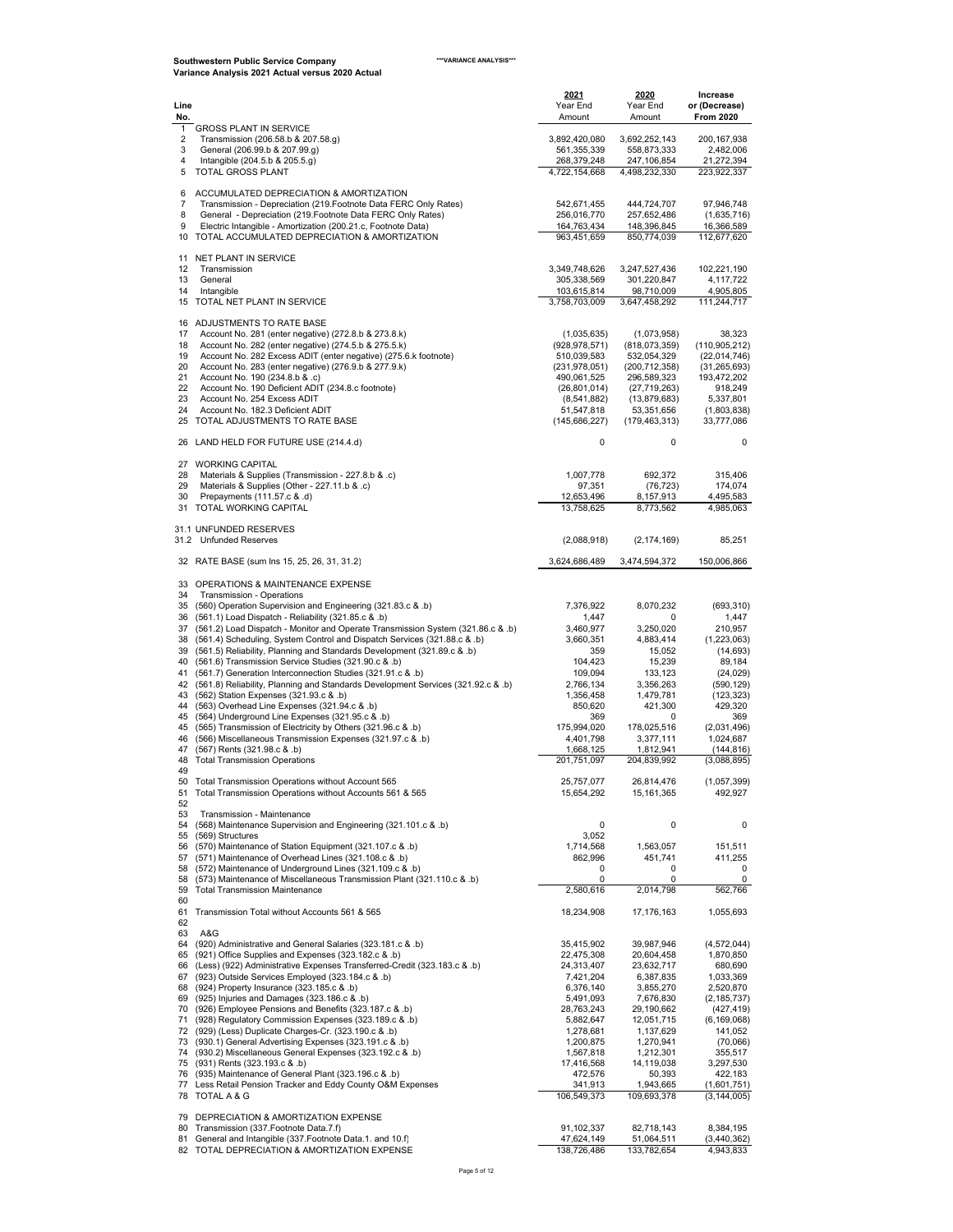| Line |                                                      | ***VARIANCE ANALYSIS*** | 2021<br>Year End | 2020<br>Year End | Increase<br>or (Decrease) |
|------|------------------------------------------------------|-------------------------|------------------|------------------|---------------------------|
| No.  |                                                      |                         | Amount           | Amount           | <b>From 2020</b>          |
| 83   | TAXES OTHER THAN INCOME TAXES                        |                         |                  |                  |                           |
| 84   | <b>LABOR RELATED</b>                                 |                         |                  |                  |                           |
| 85   | Payroll (263)                                        |                         | 8,587,147        | 8.498.661        | 88.486                    |
| 86   | <b>PLANT RELATED</b>                                 |                         |                  |                  |                           |
| 87   | Property (263)                                       |                         | 63,208,006       | 64,373,542       | (1, 165, 536)             |
| 88   | Franchise (263)                                      |                         | 16,153,032       | 13,762,492       | 2,390,540                 |
| 89   | Other - Texas Use (263)                              |                         | (31, 301)        | 375,490          | (406, 791)                |
| 90   | TOTAL TAXES OTHER THAN INCOME TAXES                  |                         | 87,916,884       | 87.010.185       | 906.699                   |
| 91   | <b>Total Other without Franchise Taxes</b>           |                         | 71,763,852       | 73,247,693       | (1,483,841)               |
|      | 92 Less Generator Step-up facilities                 |                         | 120,816,107      | 134,552,850      | (13, 736, 743)            |
| 93   | Less Radial Line facilities                          |                         | 133,584,289      | 125,764,161      | 7,820,128                 |
|      | 94 Total                                             |                         | 254.400.396      | 260,317,011      | (5,916,615)               |
| 95   | WAGES & SALARY ALLOCATOR (W&S)                       |                         |                  |                  | FF1 Amount                |
|      |                                                      |                         | FF1 Amount       | FF1 Amount       | Change                    |
| 96   | Production (354.20.b)                                |                         | 45,570,777       | 46,298,552       | (727, 774)                |
| 97   | Transmission (354.21.b)                              |                         | 12,596,808       | 12,615,157       | (18, 349)                 |
| 98   | Regional Market (354.22.b)                           |                         | 491.872          | 474,154          | 17,718                    |
| 99   | Distribution (354.23.b)                              |                         | 16,242,811       | 15,848,829       | 393,982                   |
| 100  | Other (354.24.25.26.b)                               |                         | 9,164,438        | 8,274,893        | 889,544                   |
|      | 101 TOTAL WAGES & SALARIES                           |                         | 84.066.705       | 83,511,584       | 555,121                   |
| 102  | Long Term Interest (117.62.63.64.d&.c less 257.27.i) |                         | 122,208,875      | 111,270,003      | 10,938,872                |
|      | 103 Common Stock:                                    |                         |                  |                  |                           |
| 104  | Proprietary Capital (112.16.d & .c)                  |                         | 3,602,930,000    | 3,297,611,000    | 305,319,000               |
| 105  | Less Preferred Stock (112.3.d & .c)                  |                         | 0                | $\mathbf 0$      | 0                         |
| 106  | Less Account 216.1 (112.12.d & .c)                   |                         | $\Omega$         | $\Omega$         | $\Omega$                  |
| 107  | Less Account 219 (112.15.d & .c)                     |                         | (1,070,000)      | (1,350,000)      | 280,000                   |
|      | 108 Total Common Stock                               |                         | 3.604.000.000    | 3.298.961.000    | 305.039.000               |
|      |                                                      |                         |                  |                  |                           |
|      | Long-Term Debt:                                      |                         |                  |                  |                           |
|      | 109 Bonds (112.18.d & .c)                            |                         | 2,800,000,000    | 2,550,000,000    | 250,000,000               |
|      | 110 Other Long Term Debt (112.21.d &.c)              |                         | 250,000,000      | 250,000,000      | 0                         |
|      | 111 Total Long-Term Debt                             |                         | 3,050,000,000    | 2,800,000,000    | 250,000,000               |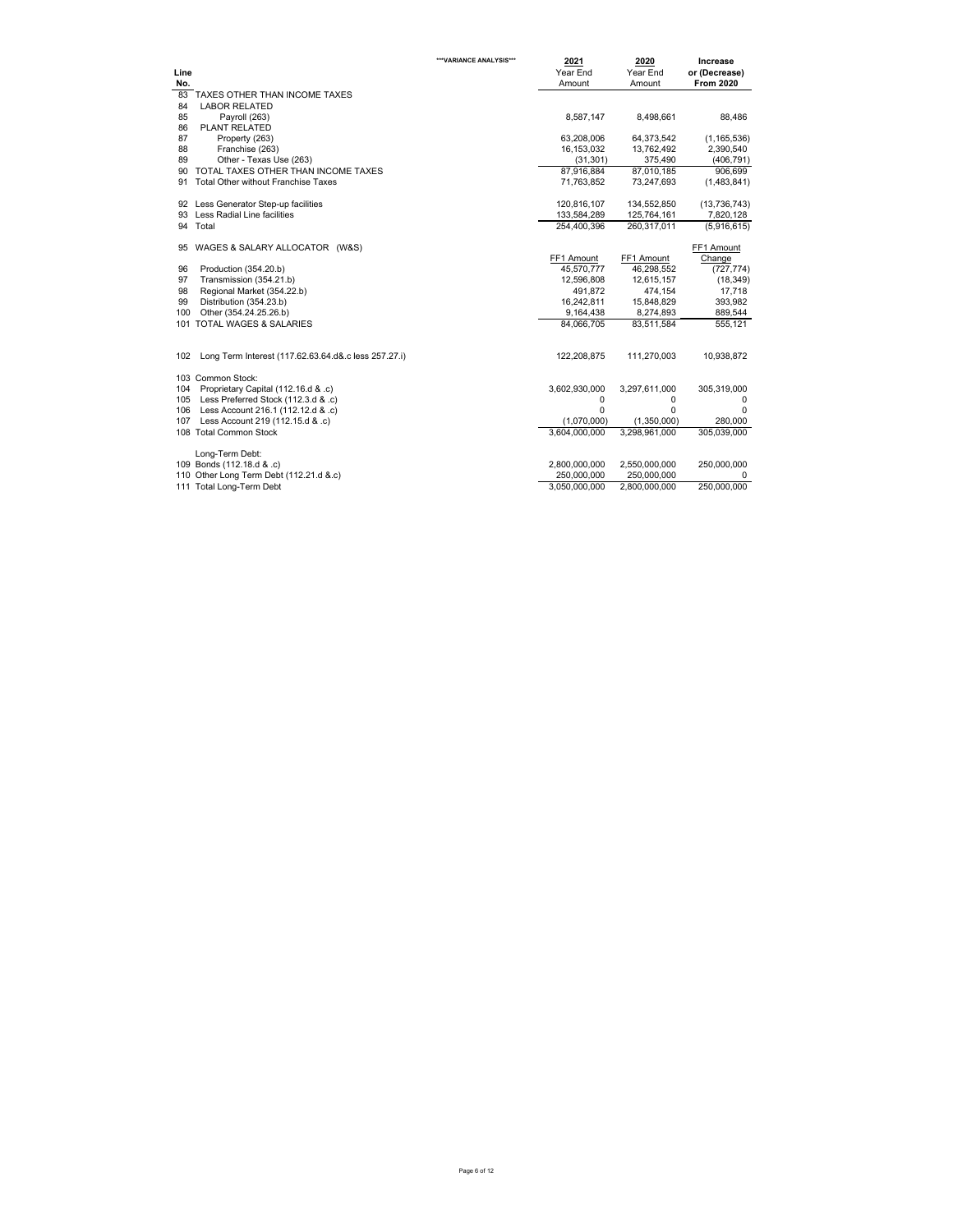Line

No. Parent Parent Description Year Total UID NTC 1 A.0001189.008 OPIE Phantom Roadrunner 345 Line J- 2021 \$26,994,888 92153 OPIE 3 Roadrunner - China Draw 345 kV SPP-NTC-210507 2 A.0001189.010 OPIE China Draw Phantom 345 Line J- 2021 \$23,678,034 92154 OPIE 3 Roadrunner - China Draw 345 kV SPP-NTC-210507 3 A.0001044.008 Tierra Blanca 115kV Sub 2021 \$10,401,887 4 A.0001005.001 Hale to Cox V07 2021 \$8,261,400 51818 Line - Cox Interchange - Hale Co. Interchange 115 kV SPP-NTC-200457 5 A.0001189.012 OPIE Roadrunner Sub Phantom Termina 2021 \$7,898,683 92153 OPIE 3 Roadrunner - China Draw 345 kV SPP-NTC-210507 6 A.0001189.016 OPIE China Draw Sub Phantom Termin 2021 \$7,629,146 92154 OPIE 3 Roadrunner - China Draw 345 kV<br>7 A.0001427.001 Y58 PH2- BURN to ROXA 2021 2021 \$6,903,104 2021 \$6,903,104 8 A.0001204.002 Z18 Tuco Hale Center Phase 2 2021 \$6,503,883<br>9 A.0001189.001 OPIE Phantom Sub 345<br>10 A.0001402.018 Tuco 230kV Cap Bank 1 2021 \$6,434,294 9 A.0001189.001 OPIE Phantom Sub 345 2021 \$6,456,550 102157 Multi - China Draw - Road Runner 345 kV SPP-NTC-210507<br>10 A.0001402.018 Tuco 230kV Cap Bank 1 2021 \$6,434.294 \$6,434.294 10 A.0001149.001 OPIE Phantom Sub 345<br>
10 A.0001149.001 OPIE Phantom Sub 345<br>
10 A.0001149.01 Tuco 230kV Cap Bank 1<br>
11 A.0001149.021 Phantom 345 115kV XFMR T02<br>
2021 \$6,434,294<br>
12021 \$6,675,604<br>
2021 \$5,832,645<br>
A.000014 11 A.0001189.022 Phantom 345 115kV XFMR T02 2021 \$6,075,604 102154 OPIE 3 Roadrunner - China Draw 345 kV SPP-NTC-210507 12 12 A.0001189.021 OPIE 3 Roadrunner - China Draw 345k<br>
2021 \$5,832,645 102153 OPIE 3 Roadrunner - China Draw 345 kV<br>
2021 \$4,315,806 102153 OPIE 3 Roadrunner - China Draw 345 kV 13 A.0000499.062 K90 Str Rpl<br>14 A.0001237.001 Wollforth transformer upgrade 230/1 2021 \$4,315,806 50922 Wolfforth 230/115 kV Ckt 1 Transformer SPP-NTC-200421<br>15 A.0001402.005 Tierra Blanca 115kV Cap Bank<br>16 A.0000640.099 17 A.0000710.014 Nichols Physical Security INFR Tx 2021 \$2,535,984<br>18 A.000103.006 Rolling Hills-NW K85 Line 2021 \$2,255,984<br>19 A.0001414.012 Caveman T62, ROW 2021 \$2,230,794 \$2,230,794 18 A.0001033.006 Rolling Hills-NW K85 Line 2021 \$2,256,764 50943 Northwest to Rolling Hills 115kV, R<br>18 A.0001033.006 Rolling Hills-NW K85 Line 2021 \$2,256,764 50943 Northwest to Rolling Hills 115kV, R<br>2021 \$2,230,294 19 A.0001414.012 Caveman T62, ROW 2021 \$2,230,294 2021 32,209,692 50943 Northwest to Rolling Hills 115kV, W 2021 \$2,209,692 50943 Northwest to Rolling Hills 115kV, R SPP-NTC-200420<br>A 0000153.011 Z08 Switch Replacements 21 A.0000153.011 Z08 Switch Replacements 2021 \$1,905,685 22 A.0001167.037 Terry Co SPE Relay Upgrades TX 2021 \$1,841,422 23 A.0000220.036 PCA Capbank Rplmt NM 2021 \$1,808,926 24 A.0000220.036 PCA Capbank Rplnt MM<br>24 A.0001059.002 Bushland Auto Bus Diff Relay Upgrad 2021 \$1,799,946<br>25 A.00010736.002 Busedmore Substation 25 A.0000736.002 Needmore Substation 2021 \$1,636,429<br>26 A.0001448.001 Kiowa, Breaker Add 4R85 2021 \$1,536,021 \$1,536,021<br>2021 \$1,513,793 2021 \$1,513,793 2011 - 2021 - 2021 - 2021 - 2021 - 2021 - 2022<br>Kiowa, Breaker Add 4R85 27 A.0000424.270 Lynch Sub TAM 2021 \$1,513,793 28 A.0000303.066 V13 Str Rpl PPR 2021 \$1,427,682 29 A.0001059.007 Crosby Co 115kV Bus Diff 2021 \$1,415,486 30 A.0000863.023 T71 Fiber, Line 2021 \$1,371,551 31 A.0001044.012 U42 DSTG-TIBL 115kV T-Line 2021 \$1,228,987 32 A.0001167.040 Plant X K46 Line SPE Relay Upgrades 2021 \$1,196,316<br>
33 A.0000863.036 T75 Fiber, Line<br>
2021 \$1,187,977<br>
2021 \$1,159,430<br>
2021 \$1,159,430<br>
2021 \$1,159,430<br>
2021 \$1,159,430 33 A.0000863.036 T75 Fiber, Line 2021 \$1,187,977<br>34 A.0001220.006 SPS S&E, Sub 2021 \$1,183,482<br>2021 \$1,159,430 Denver Cty V16 SPE Relay UPGS TX 2021 \$1,159,430 36 A.0001598.002 TOL2C-Synchronous Condenser 2021 \$1,056,184 37 A.0001419.001 Millen ? Sub 2nd XFMR TAM 2021 \$1,012,341 38 A.0001059.006 Potter Tertiary Reactors Relay Upga 2021 \$1,009,351 39 A.0000863.014 K10 Fiber, Line 2021 \$970,555 40 A.0001044.031 K11 Str Change W40 2021 \$937,960 41 A.0001045.014 Will Striet The Construction of the Construction of the Construction of the Construction of the Construction of the Construction of the A.0001045.007 V50 Str TxDot Relocate 2021 \$936,167<br>41 A.00010383.007 4.0001005.002 Y74 Section rebuild 2021 2021 \$916,752 51818 Line - Cox Interchange - Hale Co. Interchange 115 kV SPP-NTC-200457<br>4.0000795.001 SPS Sub Comm Network Group 1 L 43 A.0001005.002 V74 Section rebuild<br>
4.0007095.001 SPS Sub Comm Network Group 1 L 2021 \$916,752<br>
4.000795.001 SPS Sub Comm Network Group 1 L 2021 \$913,814<br>
4.00011957.113 Cochran SPE Relay REV 1 44 A.0001167.113 Cochran SPE Relay, REV 1 2021 \$887,059<br>45 A.0001167.110 Maddox, SPE Relay Upgrades 2021 \$878,993<br>47 A.0001200.001 Tuco Brk NR10<br>2021 \$821,258<br>2021 \$821,258 Maddox, SPE Relay Upgrades 4.0000220.040 Tuco Brk NR10 2021 \$828,727<br>4.0001408.001 W25 Sisko Line 2021 2021 \$829.727 47 A.0001408.001 W25 Sisko Line 2021 \$821,258 48 A.0000499.058 T54 Str Rpl<br>49 A.0001420.001 Finney SSVT 345kV 2021 \$794,6332 1 2021 \$794,633<br>50 A.0001408.005 Sisko Sub TAM 2021 \$791,411 51 A.0001033.005 Rolling Hills-NW K59 Line 2021 \$754,927 50943 Northwest to Rolling Hills 115kV, R SPP-NTC-200420 52 A.0001050.002 Etter Rural - Moore Co 115kV, V63 R 2021 \$739,117<br>53 A.0000499.011 SPS ELR 115kV NM 2016 2021 \$726,153 53 A.0000499.011 SPS ELR 115kV NM 2016<br>54 A.0000499.011 SPS ELR 115kV NM 2016<br>54 A.0000424.298 U-28 Rebuild 2021 2021 \$724,519 54 A.0000424.298 U-28 Rebuild 2021 \$724,519<br>55 A.0001044.017 U44 TIBL-HFRD 115kV T-line 2021 \$861,324 \$681,324<br>56 A.0000863.037 T72 Fiber, Line 2021 \$824,402 1.0001044.017 U44 TIBL-HFRD 115kV T-line 2021 2021 \$631,324<br>A.0001044.017 U44 TIBL-HFRD 115kV T-line 2021 2021 \$631,324<br>2021 \$624,402 56 A.0000863.037 T72 Fiber, Line 2021 2021 \$624,402<br>57 A.0000863.037 T72 Fiber, Line 2021 2021 \$624,402 57 A.0000499.061 V33 Str Rpl<br>
58 A.0001598.001 TOL1C-Synchronous Condenser<br>
59 A.0001044.018 U43 DSTG-TIBL 115kV T-Line<br>
2021 \$598,2564<br>
2021 \$597,542<br>
2021 \$597,542<br>
2021 \$597,542 58 A.0001598.001 TOL1C-Synchronous Condenser 2021 \$618,108 59 A.0001044.018 U43 DSTG-TIBL 115kV T-Line 2021 \$598,256 40001999.067 V29 Str Rpl 2021 \$598,256<br>
40.0001949.057 W29 Str Rpl 2021 \$597,542<br>
60 A.0000299.051 SPS NM S&E, Sub<br>
62 A.0000202.001 SPS S&E B 230kV, Line 2021 \$597,070<br>
42.000220.001 SPS S&E B 230kV, Line 2021 \$596,108<br>
4 61 A.0000220.018 SPS NM S&E, Sub 2021 \$597,070 62 A.0000303.007 SPS S&E B 230kV, Line 2021 \$586,108 63 A.0001167.111 Taylor SS, SPE Relay Upgrades 2021 \$584,959 64 A.0000303.045 SPS S&E 115kV Line TX 2021 \$583,115 65 A.0000640.041 Coulter Sub Rplc Brkr 2964 2021 \$569,691 66 A.0001477.001 Deaf Smith #26, W51 Tap, Line 2021 2021 \$563,724<br>67 A.0001167.041 Wolforth Intg SPE Relay Upgrades TX 2021 \$556,8224<br>68 A.0001314.009 V15, ROW 2021 \$550,756 Wolforth Intg SPE Relay Upgrades TX 68 A.0001314.009 V15, ROW 2021 \$550,756 69 A.0001252.002 Tuco Bkr Rplc N905 & N912 2021 \$546,541 70 A.0000303.077 Y80 Str Rpl PPR 2021 \$523,220 71 A.0000499.059 V56 Str Rpl 2021 \$523,031 72 A.0001044.020 U45 TIBL-HFRD 115kV T-line 2021 \$519,217 73 A.0001044.032 K21 Str Change W40 2021 \$518,823 74 A.0001050.004 Upgr Moore Co 115kV (V63) Term to E 2021 \$517,823 71960 Line - Etter - Moore 115 kV SPP-NTC-210536 75 A.0000514.005 PCA V61 Sub Relay Upg-Carlsbad 2021 \$513,912 76 A.0000401.081 East Plant, V43 Relay Upgrades 2021 \$513,703 77 A.0000469.019 J01 Rplc Insulators 2021 \$513,387 78 A.0001439.006 T07 H Bill, Line 2021 \$495,356 79 A.0000640.098 Carlsbad C930 - NTC 2021 \$488,683 112362 SPP-NTC-210541 80 A.0001008.002 Inst 230kV Sw Station XcelPortion 2021 \$487,440 81 A.0000303.044 SPS S&E 69kV Line TX 2021 \$484,917 82 A.0001045.004 K30 230kV Re-term 2021 2021 \$468,546<br>
83 A.0001151.001 Sundown Transformer Upgrade 2021 \$467,453<br>
84 A.0001291.002 Denver City Bkr Rplc W950<br>
85 A.0000499.073 V34 Line ELR Rplc W950 2021 \$457,624 83 A.0001151.001 Sundown Transformer Upgrade 2021 \$467,453 51450 XFR-Sundown 230/115 kV Transformer SPP-NTC-210496 84 A.0001291.002 Denver City Bkr Rplc W950 2021 \$458,411 112365 Sub - Denver City Interchange South 115kV SPP-NTC-210541 85 A.0000499.073 V34 Line ELR<br>86 A.0000153.014 Z46.1 Sw 7797 Rplcmnt<br>87 A.0001295.002 Sundown 115kV Capacitor Bank 2021 \$455,063 88 A.0001045.002 K25 230kV Re-term 2021 \$450,578<br>189 A.0001577.019 HLW Breaker Replacement 2021 \$440,811<br>2021 \$440,398 Deaf Smith 115kV Sub Term Upgrade-U 89 A.0001577.019 HLW Breaker Replacement 2021<br>89 A.0001044.023 Deaf Smith 115kV Sub Term Upgrade-U 2021 90 A.0001044.023 Deaf Smith 115kV Sub Term Upgrade-U 2021 \$440,398 91 A.0001044.004 Hereford 115kV Sub Term Upgrade U44 2021 \$440,101 92 A.0001044.003 Deaf Smith 115kV Sub Term Upgrade U 2021 \$427,982 93 A.0001439.004 K02 H Bill, Line<br>94 A.0000401.082 Osage, V43 Relay Upgrades 2021 \$424,414 2021 \$423,414<br>95 A.0000499.075 Y93 Line ELR 2021 \$419,885 196 A.0001079.002 Inst 115kV Quincy Sw Station Xcel P 2021 \$419,230<br>97 A.0000499.064 T87 Str Rpl 2021 \$402,525 97 A.0000499.064 T87 Str Rpl 2021 \$402,525 98 A.0000401.095 Osage T75 Relay Upgrade 2021 \$398,991 99 A.0000401.066 Floyd Co Y77/Z36 Relay Rplcmnts 2021 \$394,656 102156 OPIE 3 Roadrunner - China Draw 345 kV SPP-NTC-210507 101 A.0001045.007 K45 230kV Re-term 2021 \$377,892 102 A.0000153.021 V38, Rplc Sw 1975 2021 \$368,191 103 A.0001219.037 T56 Mustang 115 ELR RFL 9300 Relays 2021 \$366,056 104 A.0001237.002 Wolfforth SSVT addition<br>
104 A.0001237.002 Wolfforth SSVT addition<br>
105 A.0001291.003 Denver City Bkr Rplc W975 2021 \$358,482<br>
106 A.0000303.042 SPS S&E 230kV Line NM 2021 \$349,917 105 A.0001291.003 Denver City Bkr Rplc W975 2021 \$354,581 112364 SPP-NTC-210541 106 A.0000303.042 SPS S&E 230kV Line NM 2021 \$349,917 107 A.0000499.074 Y92 Line ELR<br>108 A.0000290.001 Eddy County Dbl Bus Dbl Brkr 230kV 2021 \$329,017 51408 Sub-Eddy Co. 230 kV Bus Tie<br>109 A.0000424.271 U39 Quahada to Lynch Brkr 230kV 2021 110 A.0001046.002 WIPP U-09 terminal upgrade 2021 2021 Brand Page 7 of 12 \$327,661 51565 Line - Livingston Ridge - Wipp 115 kV Ckt 1 Rebuild SPP-NTC-200420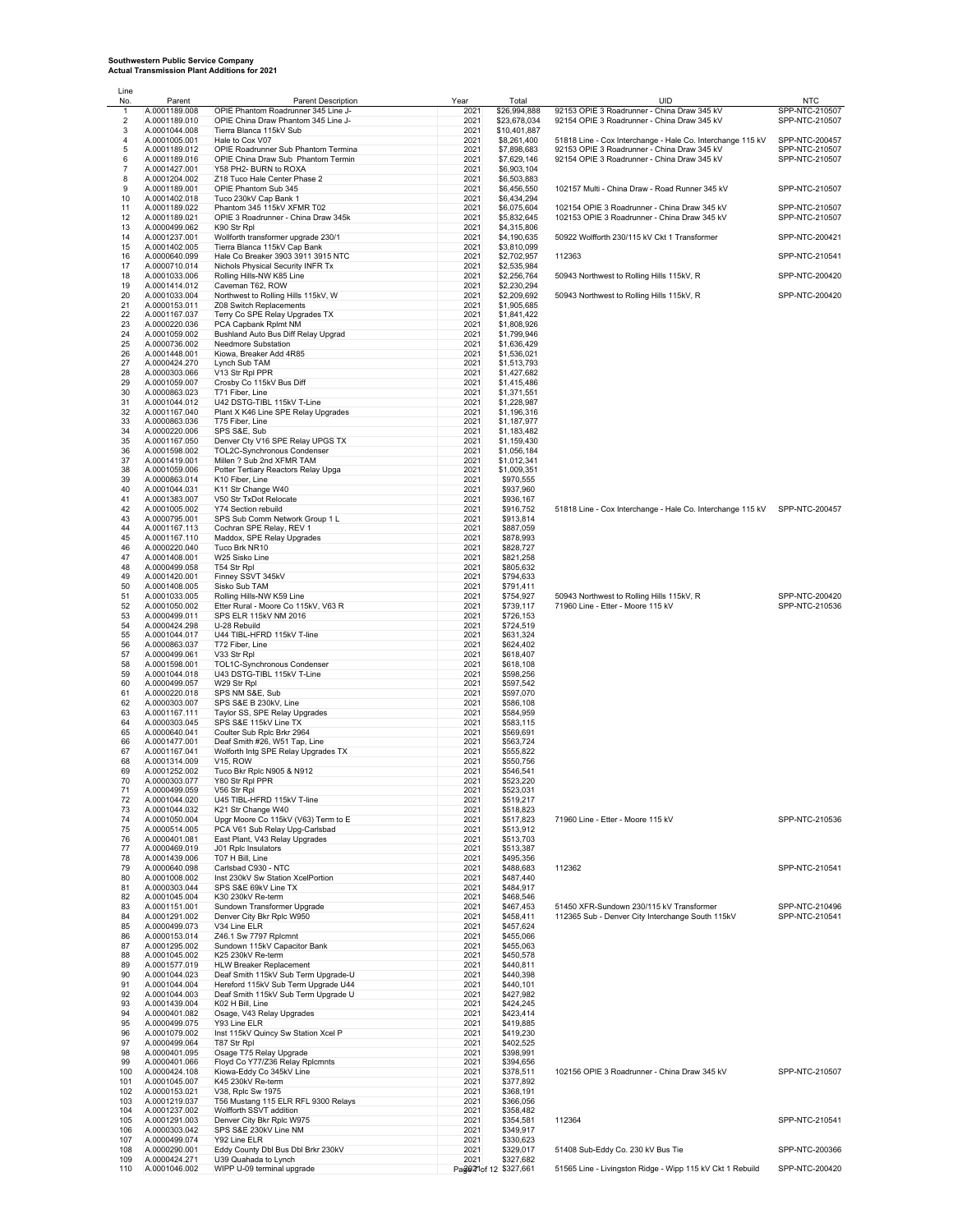| Line |               |                                     |      |           |                                                       |                |
|------|---------------|-------------------------------------|------|-----------|-------------------------------------------------------|----------------|
| No.  | Parent        | Parent Description                  | Year | Total     | <b>UID</b>                                            | <b>NTC</b>     |
| 111  | A.0000499.041 | V04 Str Rpl                         | 2021 | \$324,502 |                                                       |                |
| 112  | A.0000424.272 | U38 Lynch to Maddox                 | 2021 | \$315,725 |                                                       |                |
| 113  | A.0001041.004 | Denver City, V16 Terminal Upgrade   | 2021 | \$313,025 |                                                       |                |
| 114  | A.0001440.002 | T87, Line, Str Rplcmnts             | 2021 | \$307,421 | 112433                                                | SPP-NTC-210541 |
| 115  | A.0000153.013 | V49.1 Switch 7998 Replacement       | 2021 | \$305,739 |                                                       |                |
| 116  | A.0000499.022 | Z61 ELR Maintenance                 | 2021 | \$302,770 |                                                       |                |
| 117  | A.0001041.005 | Terry Co, V16 Terminal Upgrade      | 2021 | \$297,082 |                                                       |                |
| 118  | A.0000153.019 | Z18 Rplc Sw 9703                    | 2021 | \$283,665 |                                                       |                |
| 119  | A.0000303.079 | W35 Str RpI PPR                     | 2021 | \$278,650 |                                                       |                |
|      |               | Amarillo South T75 Relay Upgrade    | 2021 |           |                                                       |                |
| 120  | A.0000401.094 |                                     |      | \$275,636 |                                                       |                |
| 121  | A.0001044.002 | Castro Co 115kV Sub Term Upgrade    | 2021 | \$265,533 |                                                       |                |
| 122  | A.0001045.006 | K42 230kV Re-term                   | 2021 | \$264,870 |                                                       |                |
| 123  | A.0001044.021 | Canyon West 115kV Sub Term Upgrade  | 2021 | \$259,588 |                                                       |                |
| 124  | A.0001044.024 | Hereford 115kV Sub Term Upgrade-U45 | 2021 | \$251,983 |                                                       |                |
| 125  | A.0001439.003 | V40 H Bill, Line                    | 2021 | \$251,295 |                                                       |                |
| 126  | A.0000499.043 | V43 Str Rpl                         | 2021 | \$246,840 |                                                       |                |
|      |               |                                     |      |           |                                                       |                |
| 127  | A.0001402.012 | <b>T59 NM</b>                       | 2021 | \$245,289 |                                                       |                |
| 128  | A.0000499.077 | Z41 Line ELR                        | 2021 | \$240,820 |                                                       |                |
| 129  | A.0000795.002 | SPS Sub Comm Network Group 1 S      | 2021 | \$237,215 |                                                       |                |
| 130  | A.0000424.297 | Maddox Relay Upgrade, U38 Term      | 2021 | \$236,450 |                                                       |                |
| 131  | A.0000424.296 | Quahada Relay Upgrade, U39 Term     | 2021 | \$233,761 |                                                       |                |
| 132  | A.0001598.003 | TOL1C-Synchronous Condenser         | 2021 | \$228,121 |                                                       |                |
| 133  | A.0001045.005 | K37 230kV Re-term                   | 2021 | \$227,005 |                                                       |                |
| 134  | A.0001167.068 | Seminole W11 SPE Relay UPGS TX      | 2021 | \$225,707 |                                                       |                |
|      |               |                                     |      |           |                                                       |                |
| 135  | A.0000640.067 | Happy, Rplc Brkr 3765               | 2021 | \$225,502 |                                                       |                |
| 136  | A.0001030.001 | Mustang - Seminole New 115kV Line   | 2021 | \$225,263 | 51478 Line - Mustang - Seminole 115 kV Ckt 1 New Line | SPP-NTC-200407 |
| 137  | A.0001598.004 | TOL2C-Synchronous Condenser         | 2021 | \$223,538 |                                                       |                |
| 138  | A.0001167.071 | Higgs T89 SPE Relay UPGS TX         | 2021 | \$220,629 |                                                       |                |
| 139  | A.0000303.074 | T99 Str Rpl PPR                     | 2021 | \$219,817 |                                                       |                |
| 140  | A.0000640.106 | Roosevelt, Rplc Brkr 4K25           | 2021 | \$215,130 |                                                       |                |
| 141  | A.0001044.013 | U47 TIBL-CAWE 115kV T-line          | 2021 | \$204,155 |                                                       |                |
|      |               |                                     |      |           |                                                       |                |
| 142  | A.0001487.001 | SPS 345kV Spare Breaker 1-2020      | 2021 | \$199,814 |                                                       |                |
| 143  | A.0001167.033 | Indiana V15 SPE Relay Upgrades TX   | 2021 | \$198,125 |                                                       |                |
| 144  | A.0000499.070 | K37 Line ELR                        | 2021 | \$198,030 |                                                       |                |
| 145  | A.0001045.017 | Roosevelt K-30 LRU                  | 2021 | \$197,752 |                                                       |                |
| 146  | A.0000303.072 | T62 Str Rpl PPR                     | 2021 | \$197,098 |                                                       |                |
| 147  | A.0000303.078 | Y50 Str RpI PPR                     | 2021 | \$195,658 |                                                       |                |
| 148  | A.0001449.002 | WIPP XFMR Diff Relays Split Path    | 2021 | \$194,787 |                                                       |                |
| 149  |               |                                     |      |           |                                                       |                |
|      | A.0001485.003 | Pole Treatment Program 115kV TX     | 2021 | \$191,081 |                                                       |                |
| 150  | A.0000588.036 | Industrial RTU Rplcmnt, Sub         | 2021 | \$189,692 |                                                       |                |
| 151  | A.0001485.002 | Pole Treatment Program 69kV TX      | 2021 | \$186,304 |                                                       |                |
| 152  | A.0001044.005 | Hereford NE 115kV Sub Term Upgrade  | 2021 | \$185,680 |                                                       |                |
| 153  | A.0001383.009 | TxDot Z-34 Relocate                 | 2021 | \$183,387 |                                                       |                |
| 154  | A.0001045.010 | Plant X K45 Term Upgr               | 2021 | \$182,977 |                                                       |                |
| 155  | A.0000499.053 | Y56 Str Rpl                         | 2021 | \$182,896 |                                                       |                |
|      |               |                                     |      |           |                                                       |                |
| 156  | A.0000303.084 | W36 Str RpI PPR                     | 2021 | \$178,735 |                                                       |                |
| 157  | A.0001219.009 | T56 DNV CY ELR RFL9300 SPS TX       | 2021 | \$175,243 |                                                       |                |
| 158  | A.0001044.015 | U46 TIBL-HFNE 115kV T-Line          | 2021 | \$172,982 |                                                       |                |
| 159  | A.0000499.055 | U21 Str Rplc                        | 2021 | \$162,605 |                                                       |                |
| 160  | A.0001214.003 | Phantom Malaga Bend Terminal        | 2021 | \$152,764 |                                                       |                |
| 161  | A.0001478.001 | Oxy Y79 Tap, Line                   | 2021 | \$151,900 |                                                       |                |
| 162  | A.0000863.011 | W77 Fiber, Line                     | 2021 | \$146,282 |                                                       |                |
| 163  | A.0000499.051 | T94 Str Rpl NM                      | 2021 | \$145,581 |                                                       |                |
|      |               |                                     |      |           |                                                       | SPP-NTC-200395 |
| 164  | A.0000673.022 | TUCO-Yoakum 345kV ROW_UID 5044      | 2021 | \$144,376 | 50447 Multi-Tuco-Yoakum-Hobbs 345/230 kV Ckt 1        |                |
| 165  | A.0000424.111 | Eddy Co 345kV 4 Brkr Ring-Kiow      | 2021 | \$143,157 | 102156 OPIE 3 Roadrunner - China Draw 345 kV          | SPP-NTC-210507 |
| 166  | A.0001243.001 | Carlisle Cap Bank Rplmt             | 2021 | \$138,067 |                                                       |                |
| 167  | A.0001485.004 | Pole Treatment Program 230kV TX     | 2021 | \$129,594 |                                                       |                |
| 168  | A.0000303.046 | SPS S&E 345kV Line TX               | 2021 | \$129,414 |                                                       |                |
| 169  | A.0001419.007 | T97 Line Re-Termination             | 2021 | \$129,122 |                                                       |                |
| 170  | A.0001400.001 | Amerada Hess Sub Oxy Cable Work     | 2021 | \$128,544 |                                                       |                |
| 171  | A.0000499.056 | Z05 Str Rplc                        | 2021 | \$124,100 |                                                       |                |
| 172  |               |                                     |      |           |                                                       |                |
|      | A.0001033.008 | Northwest W46 Terminal Sub          | 2021 | \$117,147 | 50943 Northwest to Rolling Hills 115kV, R             | SPP-NTC-200420 |
| 173  | A.0001176.001 | Tuco SVC Sub                        | 2021 | \$111,976 |                                                       |                |
| 174  | A.0001477.008 | Newhart Relay Upgrd, W51 Term       | 2021 | \$110,818 |                                                       |                |
| 175  | A.0000673.021 | TUCO-Yoakum 345kV Line_UID 504      | 2021 | \$110,678 | 50447 Multi-Tuco-Yoakum-Hobbs 345/230 kV Ckt 1        | SPP-NTC-200395 |
| 176  | A.0000888.002 | XTO Tap 3 Way Switch Transmission   | 2021 | \$110,439 |                                                       |                |
| 177  | A.0001485.050 | Pole Treatment Program 345kV KS     | 2021 | \$109,515 |                                                       |                |
| 178  | A.0001384.005 | XTO BEU Sub, RTCA                   | 2021 | \$109,144 |                                                       |                |
| 179  | A.0001477.007 | Castro Co Relay Upgr, W51 Term      | 2021 | \$106,453 |                                                       |                |
| 180  | A.0000105.005 | <b>Tolk Terminal Upgrades</b>       | 2021 | \$105,850 |                                                       |                |
| 181  | A.0001439.018 | Y67 H Bill, Line                    | 2021 | \$104,090 |                                                       |                |
|      |               | T53 H Bill, Line                    |      |           |                                                       |                |
| 182  | A.0001439.007 |                                     | 2021 | \$101,516 |                                                       |                |
| 183  | A.0001440.001 | Spearman Sub, T87 Term              | 2021 | \$97,776  | 112433                                                | SPP-NTC-210541 |
| 184  | A.0001699.001 | OXY BRU 2nd XFMR                    | 2021 | \$96,856  |                                                       |                |
| 185  | A.0001126.001 | Inst Temp Switch Reimb TOIF         | 2021 | \$96,336  |                                                       |                |
| 186  | A.0000424.113 | Kiowa 345kV Eddy Co Term Sub        | 2021 | \$95,043  | 102156 OPIE 3 Roadrunner - China Draw 345 kV          | SPP-NTC-210507 |
| 187  | A.0001359.001 | Castro Co Terminal Orion Wind       | 2021 | \$93,784  |                                                       |                |
| 188  | A.0001487.002 | SPS 230kV Spare Breakers #1-2020    | 2021 | \$88,885  |                                                       |                |
| 189  | A.0001059.003 | Potter Auto Bus Diff Relay Upgrade  | 2021 | \$83,992  |                                                       |                |
| 190  | A.0001485.048 | Pole Treatment Program 345kV TX     | 2021 | \$83,346  |                                                       |                |
| 191  | A.0001030.007 | Seminole Sub - Terminal Upgrade     | 2021 | \$83,002  | 51480 Line - Mustang - Seminole 115 kV Ckt 1 New Line | SPP-NTC-200407 |
|      |               |                                     |      |           |                                                       |                |
| 192  | A.0000303.088 | W74 Str Rpl PPR                     | 2021 | \$81,324  |                                                       |                |
| 193  | A.0001421.001 | Spearman Breaker Replacement 1715   | 2021 | \$80,703  |                                                       |                |
| 194  | A.0000996.013 | SPS SPIRe East Plant XFMR           | 2021 | \$79,718  |                                                       |                |
| 195  | A.0000546.005 | Quahada State Business Lease        | 2021 | \$76,779  |                                                       |                |
| 196  | A.0000511.026 | K39 LPL Line Reterm at Carlisle     | 2021 | \$73,461  | 11017 Line-Carlisle-Wolfforth 230 kV                  | SPP-NTC-200229 |
| 197  | A.0001033.007 | Rolling Hills W46 Terminal Sub      | 2021 | \$71,000  | 50943 Northwest to Rolling Hills 115kV, R             | SPP-NTC-200420 |
| 198  | A.0001682.001 | V34 Str Raise LP&L                  | 2021 | \$70,069  |                                                       |                |
| 199  | A.0000303.071 | T60 Str Rpl PPR                     | 2021 | \$69,497  |                                                       |                |
| 200  | A.0000673.027 |                                     | 2021 |           | 50447 Multi-Tuco-Yoakum-Hobbs 345/230 kV Ckt 1        | SPP-NTC-200395 |
|      |               | TUCO 345kV Sub Reactor/Y Term       |      | \$68,289  |                                                       |                |
| 201  | A.0001214.004 | U26 LS Malaga 115kV Line            | 2021 | \$61,573  |                                                       |                |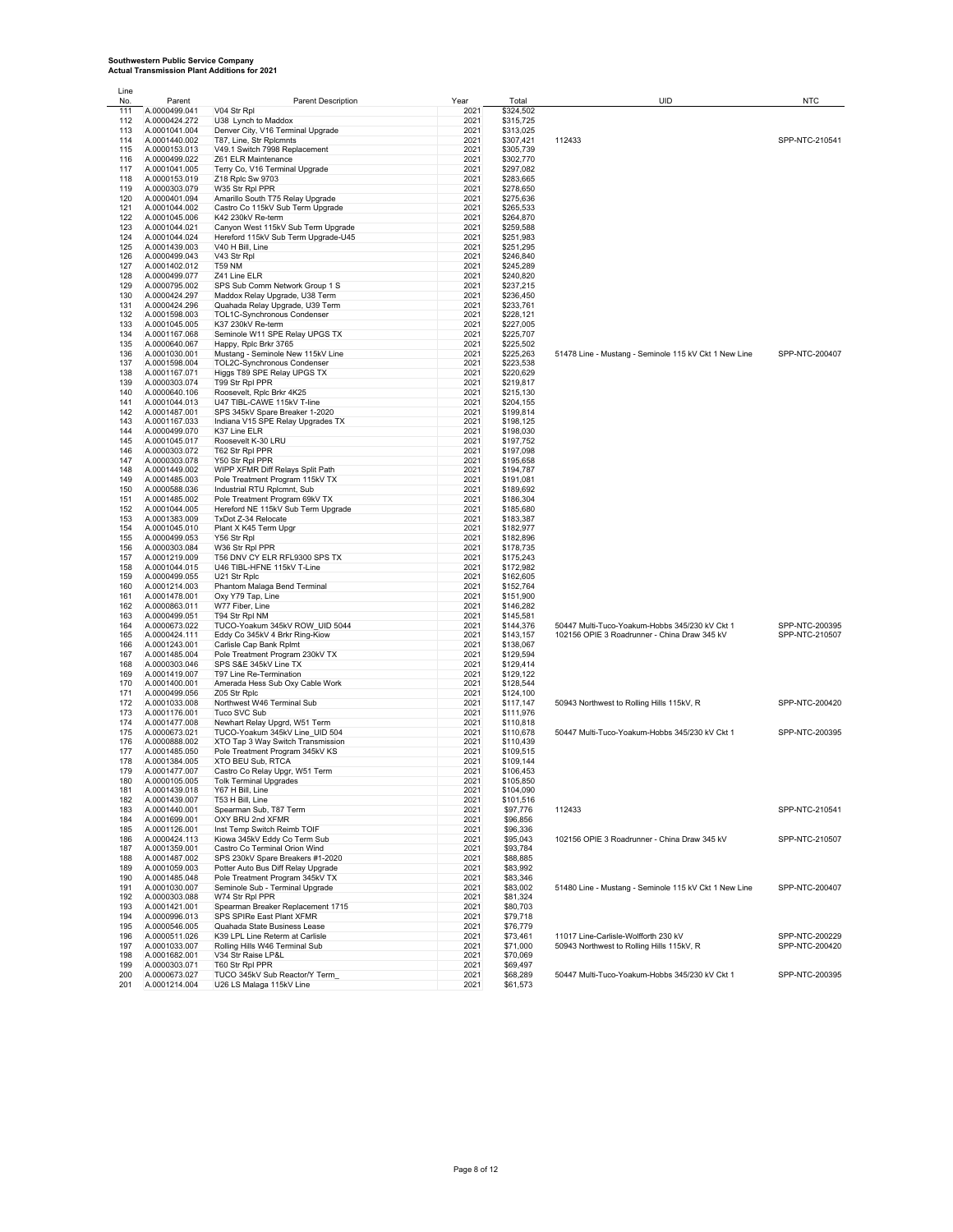| Line |               |                                                      |      |               |
|------|---------------|------------------------------------------------------|------|---------------|
| No.  | Parent        | Parent Description                                   | Year | Total         |
| 202  | A.0000303.040 | SPS S&E 69kV Line NM                                 | 2021 | \$60,231      |
| 203  | A.0001044.014 | U48 TIBL-CSCO 115kV T-Line                           | 2021 | \$60,186      |
| 204  | A.0001163.010 | Hunslev-Randall Remote End                           | 2021 | \$58,479      |
| 205  | A.0001402.009 | K21 Deaf Smith Plant X Upgrade                       | 2021 | \$58,362      |
| 206  | A.0000795.016 | HRST-FAPL K-44 230kV Line                            | 2021 | \$57,680      |
| 207  | A.0001219.006 | T 55 MUSTANG ELR RFL9300 SPS TX                      | 2021 | \$56,427      |
| 208  | A.0000303.041 | SPS S&E 115kV Line NM                                | 2021 | \$55,586      |
| 209  | A.0001563.012 | Sagamore- Collector Sub South                        | 2021 | \$54,528      |
| 210  | A.0001167.046 | Hockley T31 Line SPE Relay Upgrades                  | 2021 | \$52,402      |
| 211  | A.0000499.072 | K53 Line ELR                                         | 2021 | \$52,021      |
| 212  | A.0001563.024 | Sagamore - Collector Sub North                       | 2021 | \$51,611      |
| 213  | A.0000303.065 | W24 Str RpI PPR                                      | 2021 | \$51,272      |
| 214  | A.0000424.247 | W88 LR SB Reterm                                     | 2021 | \$50,484      |
| 215  |               | <b>Total Transmission Plant Additions &gt; \$50k</b> | 2021 | \$229.136.773 |

**Southwestern Public Service Company Actual General & Intangible Plant Additions for 2021**

| Line                          |                                |                                                                            |              |                            |             |
|-------------------------------|--------------------------------|----------------------------------------------------------------------------|--------------|----------------------------|-------------|
| No.                           | Parent                         | <b>Parent Description</b>                                                  | Year         | Total                      | UID         |
| $\mathbf{1}$                  | D.0001723.064                  | ADMS-BS-SW-SPS                                                             | 2021         | \$13,672,071               | <b>AGIS</b> |
| $\overline{2}$<br>$\mathbf 3$ | A.0000855.008<br>A.0006056.213 | SPS Transmission UAV SW<br>TX-DIST Fleet New Unit Purchases                | 2021<br>2021 | \$5,570,019<br>\$4,589,661 |             |
| $\overline{4}$                | D.0002014.014                  | ITC - WAN Routine HW SPS                                                   | 2021         | \$3,913,692                |             |
| 5                             | D.0002395.010                  | ITC-Digital Ops Comm SW 200184 SPS                                         | 2021         | \$3.150.130                |             |
| 6                             | A.0006056.224                  | Fleet New Unit El Trans TX                                                 | 2021         | \$2,049,734                |             |
| $\overline{7}$                | D.0002354.004                  | ITC-PC Refreshes-Routine HW-SPS                                            | 2021         | \$2,021,471                |             |
| 8                             | D.0002021.004                  | Purch Facility IT Investments HW SP                                        | 2021         | \$1.944.062                |             |
| 9                             | D.0002283.012                  | ITC - Avaya Ref Cloud Depl SPS SW-1                                        | 2021         | \$1,899,668                |             |
| 10                            | D.0002078.007                  | <b>TWR SW SPS-10713</b>                                                    | 2021         | \$1,565,805                |             |
| 11                            | D.0002366.006                  | ITC-Service Now SW 200074 SPS                                              | 2021         | \$1,513,650                |             |
| 12                            | D.0002356.004                  | ITC - IT INFS Network Refresh HW SP                                        | 2021         | \$1,297,047                |             |
| 13                            | A.0006056.214                  | NM-DIST Fleet New Unit Purchase FI                                         | 2021         | \$1,266,920                |             |
| 14<br>15                      | A.0006059.006<br>A.0001118.006 | TX-Dist Electric Tools and Equip<br>Lock and Key System TX                 | 2021<br>2021 | \$1,160,191<br>\$1,058,987 |             |
| 16                            | D.0002106.007                  | ITC-VoIP Refresh-HW SPS                                                    | 2021         | \$912,450                  |             |
| 17                            | D.0001821.539                  | Purch EMS Mapboard Comm Eq AOC SPS                                         | 2021         | \$869,087                  |             |
| 18                            | D.0002278.002                  | ITC - SPS Purch Quantar Repeat Rpl                                         | 2021         | \$833,636                  |             |
| 19                            | D.0002488.008                  | ITC-LFCM OT Modernization NP Rout H                                        | 2021         | \$831,343                  |             |
| 20                            | D.0002349.003                  | ITC-M&D Center thermal SW 200137 SP                                        | 2021         | \$823.340                  |             |
| 21                            | D.0002180.021                  | ITC-TAHA WS3-SW-SPS                                                        | 2021         | \$816,911                  |             |
| 22                            | D.0001723.041                  | ADMS-BS-Lubbock-Workstation                                                | 2021         | \$805,262                  | AGIS        |
| 23                            | D.0002322.006                  | ITC-Outage Employee Experience SPS                                         | 2021         | \$799.201                  |             |
| 24                            | D.0002367.004                  | ITC-Kafka Data Streaming SW 200148                                         | 2021         | \$764,595                  |             |
| 25<br>26                      | D.0002283.004<br>D.0002107.010 | ITC - Avaya Ref Cloud Deployment SP<br>ITC-NMS 2.X Upgrade-SW-SPS          | 2021<br>2021 | \$650,601<br>\$629,878     |             |
| 27                            | A.0006059.016                  | TX-Dist Subs Tools and Equip                                               | 2021         | \$629,091                  |             |
| 28                            | D.0001813.023                  | Amarillo Ops Center Renovation                                             | 2021         | \$618.424                  |             |
| 29                            | D.0002365.008                  | ITC-Appication Performanc SW 200171                                        | 2021         | \$608,556                  |             |
| 30                            | D.0002063.009                  | ITC-Meridium Upgrade-SW SPS                                                | 2021         | \$605,619                  |             |
| 31                            | D.0002373.008                  | ITC-Motorola LMR Core SW 200184 SPS                                        | 2021         | \$598,952                  |             |
| 32                            | D.0002370.010                  | ITC-F5 Renewal SW 200172 SPS                                               | 2021         | \$560,165                  |             |
| 33                            | D.0001781.041                  | Security Projects - Electric -                                             | 2021         | \$545.729                  |             |
| 34                            | D.0002020.034                  | ITC-2021 SAP Ops Reporting SW 20014                                        | 2021         | \$515,625                  |             |
| 35                            | D.0002254.021                  | RPA Release 3 SW SPS - 10788                                               | 2021         | \$513,975                  |             |
| 36<br>37                      | D.0002284.004<br>D.0002329.006 | <b>ITC-Emptoris Replacement-SW SPS</b>                                     | 2021<br>2021 | \$505.147<br>\$479,699     |             |
| 38                            | D.0002409.006                  | ITC-Upgrade Corporate Fina SW 20009<br>ITC-Integration Resiliency SW 20007 | 2021         | \$472,974                  |             |
| 39                            | D.0002261.004                  | ITC - 2021 Oracle Licenses SW - TX                                         | 2021         | \$454,322                  |             |
| 40                            | D.0002153.008                  | ITC-Tech Licenses 2021 SW 200148 S                                         | 2021         | \$451.964                  |             |
| 41                            | D.0002310.004                  | ITC UI CREV RIS w PlnrDash SW SPS-2                                        | 2021         | \$451.288                  |             |
| 42                            | D.0002082.018                  | ITC-VCE Phase 3 HW SPS                                                     | 2021         | \$422,146                  |             |
| 43                            | A.0000588.025                  | Industrial RTU Rolmnt                                                      | 2021         | \$419,807                  |             |
| 44                            | D.0002286.012                  | ITC PI for Wind Farms OSI PI Lic SW                                        | 2021         | \$373,311                  |             |
| 45                            | D.0001821.541                  | Purch EMS Mapboard Building AOC SPS                                        | 2021         | \$365,245                  |             |
| 46                            | A.0000588.024                  | <b>Gray County RTU Rolmnt</b>                                              | 2021         | \$363.598                  |             |
| 47<br>48                      | D.0002482.008<br>D.0002373.004 | ITC-LFCM End User NP Routine HW SPS<br>ITC-Motorola LMR Core HW SPS        | 2021<br>2021 | \$332,569<br>\$332,453     |             |
| 49                            | A.0001044.009                  | Tierra Blanca 115kV Sub Comm                                               | 2021         | \$329,457                  |             |
| 50                            | A.0001577.017                  | Hale PCMM                                                                  | 2021         | \$307,989                  |             |
| 51                            | A.0006059.007                  | NM-Dist Electric Tools and Equip                                           | 2021         | \$303.777                  |             |
| 52                            | D.0002250.006                  | CXT-Cust API PH1 SW SPS-10781                                              | 2021         | \$303,771                  |             |
| 53                            | D.0002251.006                  | CXT-Cust Data SW SPS-10782                                                 | 2021         | \$296.393                  |             |
| 54                            | A.0000795.003                  | SPS Sub Comm Network Group 1 C                                             | 2021         | \$292,269                  |             |
| 55                            | D.0002187.006                  | Cyber Security Data SW SPS-10743                                           | 2021         | \$290,390                  |             |
| 56                            | D.0002020.022                  | ITC Operational Reporting SW SPS-20                                        | 2021         | \$280.851                  |             |
| 57<br>58                      | A.0001419.006<br>D.0002259.006 | Install Millen #2 Comms<br>XE1 Wave 5 - Distribution SW-10796              | 2021         | \$278,945                  |             |
| 59                            | D.0002384.006                  | ITC-Analog Security Camera Routine                                         | 2021<br>2021 | \$275,428<br>\$268,865     |             |
| 60                            | A.0000863.046                  | Arrowhead Sub, T75 Fiber, COMM                                             | 2021         | \$268,383                  |             |
| 61                            | A.0006059.063                  | SPS Sub Comm Tool Blanket                                                  | 2021         | \$264.064                  |             |
| 62                            | D.0002113.009                  | ITC-Purchase Power Agrmnt-SW SPS                                           | 2021         | \$261,987                  |             |
| 63                            | A.0006056.223                  | Fleet New Units El Trans NM                                                | 2021         | \$233,201                  |             |
| 64                            | D.0001821.540                  | Purch EMS Mapboard Furniture AOC SP                                        | 2021         | \$232.645                  |             |
| 65                            | A.0000863.024                  | Carlisle Sub, T71 Fiber COMM                                               | 2021         | \$231,749                  |             |
| 66                            | D.0002180.017                  | TAHA Data LIC SW SPS-10785                                                 | 2021         | \$230.892                  |             |
| 67                            | D.0002305.004                  | ITC-Primavera Upgrade-SW SPS                                               | 2021         | \$230,044                  |             |
| 68<br>69                      | D.0002312.004<br>A.0001452.008 | ITC-SailPoint Phase 5-SW SPS<br>Sendero COMM, RTCA                         | 2021<br>2021 | \$213,703<br>\$212.421     |             |
| 70                            | A.0006059.434                  | SPS Training Center Tools                                                  | 2021         | \$209,362                  |             |
| 71                            | D.0002041.004                  | eGRC Phase IV SOx Corp Com SW SPS-1                                        | 2021         | \$193,772                  |             |
| 72                            | A.0006059.505                  | SPS Trans Tool Blanket                                                     | 2021         | \$192,117                  |             |
| 73                            | A.0001118.007                  | Lock and Key System NM                                                     | 2021         | \$184,028                  |             |
| 74                            | D.0002286.008                  | ITC PI for Wind Farms Smart SignI S                                        | 2021         | \$183.468                  |             |
| 75                            | A.0000863.010                  | Canyon East Sub, W77 Fiber COMM                                            | 2021         | \$176,283                  |             |
| 76                            | A.0000863.016                  | Frankford Sub, K10 Fiber COMM                                              | 2021         | \$174,132                  |             |
| 77                            | D.0002363.005                  | ITC-Data Science Models SPS                                                | 2021         | \$173,581                  |             |
| 78                            | A.0000863.008                  | Northwest Sub, W46 Term, Fiber Comm                                        | 2021         | \$163,869                  |             |
| 79<br>80                      | A.0000710.012<br>A.0000424.278 | Nichols Physical Security Tx Comm<br>Install new Lynch Sub Comms           | 2021<br>2021 | \$159.249<br>\$158,363     |             |
|                               |                                |                                                                            |              |                            |             |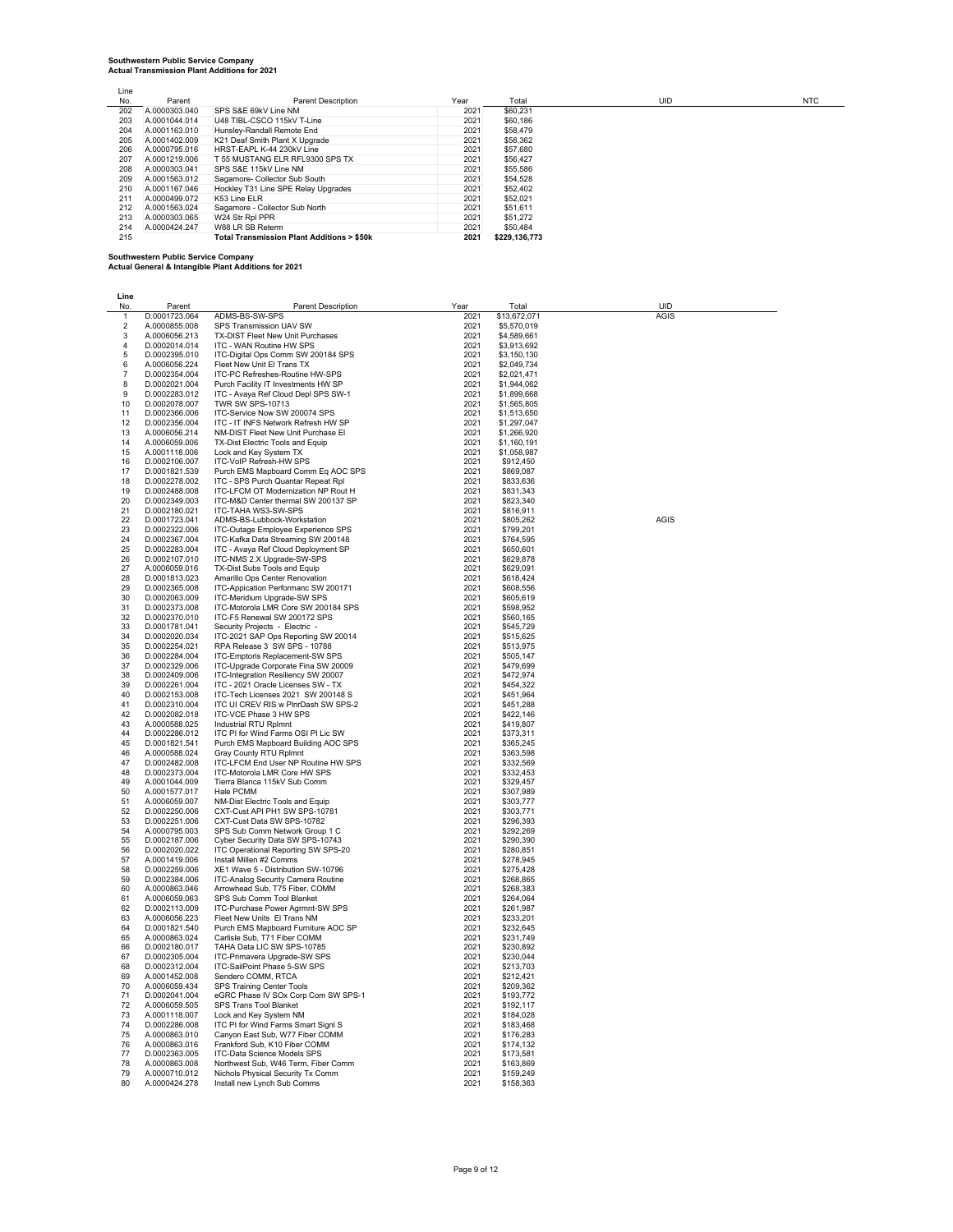| Line       |                                |                                                                          |              |                        |             |            |
|------------|--------------------------------|--------------------------------------------------------------------------|--------------|------------------------|-------------|------------|
| No.        | Parent                         | Parent Description                                                       | Year         | Total                  | UID         | <b>NTC</b> |
| 81         | D.0002109.008                  | ITC-Rugged Tablets Refrsh Routine H                                      | 2021         | \$158,095              |             |            |
| 82         | D.0002192.004                  | ITC-Purch 2019 ITINFS Ref HW SPS                                         | 2021         | \$153,802              |             |            |
| 83         | A.0000424.249                  | Install Medanos Subs COMM                                                | 2021         | \$152,845              |             |            |
| 84         | D.0001781.042                  | Security Projects - Electric -                                           | 2021         | \$149,379              |             |            |
| 85         | A.0001408.006                  | Install Sisko Comm                                                       | 2021         | \$148,773              |             |            |
| 86         | D.0002415.010                  | ITC-SE Attack Prevention SW 200148                                       | 2021         | \$148,016              |             |            |
| 87         | D.0002429.004                  | ITC-Return to Office NP SPS                                              | 2021         | \$142,035              |             |            |
| 88         | A.0000863.066                  | Yuma Sub, T72 Fiber COMM                                                 | 2021         | \$137,412              |             |            |
| 89         | A.0001044.029                  | <b>Hereford Comm</b>                                                     | 2021         | \$134,627              |             |            |
| 90         | A.0010100.004                  | Convert South Loving COMM                                                | 2021         | \$133,895              |             |            |
| 91         | D.0002273.006                  | CEC-Builders Call SW SPS-10723                                           | 2021         | \$133,052              |             |            |
| 92         | A.0000863.025                  | Yuma Sub, T71 Fiber COMM                                                 | 2021         | \$131,917              |             |            |
| 93         | A.0000863.017                  | Wolfforth Sub, K10 Fiber COMM                                            | 2021         | \$131,126              |             |            |
| 94         | A.0000863.049                  | Amarillo South Sub, T75 Fiber, COMM                                      | 2021         | \$127.440              |             |            |
| 95         | D.0002414.010                  | ITC-MFA Maturation Phase 2 SW 20014                                      | 2021         | \$119,981              |             |            |
| 96<br>97   | D.0002192.017                  | ITC - Purch ITINFS Valkyrie HW SPS                                       | 2021<br>2021 | \$118,542<br>\$115,547 |             |            |
| 98         | A.0000863.065<br>A.0000863.068 | Wolfforth Sub, T72 Fiber COMM<br>Osage Sub, T75 Fiber COMM               | 2021         | \$114,752              |             |            |
| 99         | A.0000863.012                  | Canyon West Sub, W77 Fiber COMM                                          | 2021         | \$106,196              |             |            |
| 100        | A.0001384.006                  | XTO BEU Sub, Comm                                                        | 2021         | \$106,055              |             |            |
| 101        | D.0002199.006                  | CRS Voice Agent SW SPS-10753                                             | 2021         | \$104,004              |             |            |
| 102        | A.0003000.764                  | SWF: Sagamore Wind - Tools & Equip                                       | 2021         | \$103,322              |             |            |
| 103        | D.0002320.006                  | ITC - VDI Refresh SW SPS                                                 | 2021         | \$102,271              |             |            |
| 104        | D.0002008.022                  | ITC EDS2-A2A SW SPS-200074                                               | 2021         | \$97,968               |             |            |
| 105        | D.0002420.008                  | SPS Employee EV Charging                                                 | 2021         | \$92,915               |             |            |
| 106        | A.0000153.010                  | Z08 MOD 4744 and 4788 Comm                                               | 2021         | \$92,341               |             |            |
| 107        | D.0002014.013                  | ITC-Purch WAN Circuit HW NM                                              | 2021         | \$92,154               |             |            |
| 108        | A.0000863.009                  | Rolling Hills Sub, W46 Term, Fiber                                       | 2021         | \$90,464               |             |            |
| 109        | D.0002133.009                  | ITC-Business Objects Ref SW 200147                                       | 2021         | \$88,708               |             |            |
| 110        | D.0002309.004                  | ITC-MRAS Upg to 64 Bit OS-SW SPS                                         | 2021         | \$86,282               |             |            |
| 111        | D.0002294.004                  | ITC-UI Stabilization FMS-SW-SPS                                          | 2021         | \$86,095               |             |            |
| 112        | D.0002269.020                  | ITC-OT Environment Upgrade SW 20018                                      | 2021         | \$85,186               |             |            |
| 113        | A.0000863.013                  | Dawn Sub, W40 Fiber COMM                                                 | 2021         | \$84,230               |             |            |
| 114        | A.0001664.001                  | Coulter, Teleprotection Upgrade                                          | 2021<br>2021 | \$82,072               |             |            |
| 115<br>116 | A.0010043.001<br>A.0000153.020 | TX - Communication Equipment Blanke<br>W24, Sw 1H101, COMM               | 2021         | \$81,337<br>\$80,497   |             |            |
| 117        | A.0001059.011                  | Crosby Co COMM                                                           | 2021         | \$80,318               |             |            |
| 118        | A.0001151.003                  | Sundown Transformer Upgr Comm                                            | 2021         | \$79,741               |             |            |
| 119        | A.0001664.007                  | Osage, Teleprotection Upgrade                                            | 2021         | \$79,071               |             |            |
| 120        | A.0001459.009                  | Atoka OT Cyber                                                           | 2021         | \$77,238               |             |            |
| 121        | D.0002073.009                  | ITC-Safety Observations & SW 20016                                       | 2021         | \$76,778               |             |            |
| 122        | A.0006056.227                  | <b>GSMOC Purchase Vehicles</b>                                           | 2021         | \$76,730               |             |            |
| 123        | A.0001459.014                  | Bowers OT Cyber                                                          | 2021         | \$76,490               |             |            |
| 124        | A.0001664.006                  | Owens Corning, Teleprotection Upgra                                      | 2021         | \$70,583               |             |            |
| 125        | A.0006056.294                  | Fleet-PHEV-SPS-TX-Dist Electric                                          | 2021         | \$70,502               |             |            |
| 126        | A.0006059.432                  | Tool Blanket TX Line                                                     | 2021         | \$68,444               |             |            |
| 127        | A.0001664.005                  | East Plant, Teleprotection Upgrade                                       | 2021         | \$65,709               |             |            |
| 128        | D.0001907.039                  | AGIS-SPS-Plan&Forecast Tool                                              | 2021         | \$65,487               | <b>AGIS</b> |            |
| 129<br>130 | A.0001664.002<br>D.0001781.052 | Amarillo South, Teleprotection Upgr<br><b>Tucumcari Security Install</b> | 2021<br>2021 | \$64,441<br>\$63,620   |             |            |
| 131        | A.0000588.023                  | Castro 69kV RTU Rplmnt                                                   | 2021         | \$61,440               |             |            |
| 132        | D.0002313.004                  | ITC-Archer 2020-SW SPS                                                   | 2021         | \$59,836               |             |            |
| 133        | D.0002041.016                  | eGRC Ph IV SOX SW SPS-10764                                              | 2021         | \$59,294               |             |            |
| 134        | D.0002429.024                  | ITC-ARM SW 200172 SPS                                                    | 2021         | \$58,324               |             |            |
| 135        | D.0002300.004                  | ITC-Enterprise Purge Archive-SW SPS                                      | 2021         | \$58,266               |             |            |
| 136        | A.0001459.006                  | Amoco Sw Sta OT Cyber                                                    | 2021         | \$54,598               |             |            |
| 137        | A.0001459.007                  | Amoco Wasson OT Cyber                                                    | 2021         | \$54,427               |             |            |
| 138        | D.0001781.056                  | TX - Austin New Office                                                   | 2021         | \$54,009               |             |            |
| 139        | D.0002429.028                  | ITC-RTO PC Kits NP SPS                                                   | 2021         | \$53,998               |             |            |
| 140        | A.0001459.004                  | Amarillo South OT Cyber                                                  | 2021         | \$53,905               |             |            |
| 141        | A.0001459.011                  | Blackhawk OT Cyber                                                       | 2021         | \$53,758               |             |            |
| 142<br>143 | D.0002363.016                  | Res Data Science Models SPS<br><b>HAROC-Purch Plant Tools</b>            | 2021<br>2021 | \$52,772<br>\$51,517   |             |            |
| 144        | A.0003000.668<br>D.0002210.023 | ITC - Infoblox Ref HW SPS                                                | 2021         | \$51,491               |             |            |
| 145        | A.0001459.010                  | Bailey OT Cyber                                                          | 2021         | \$51,368               |             |            |
| 146        | A.0001459.069                  | Canyon West OT Cyber                                                     | 2021         | \$51,195               |             |            |
| 147        | A.0006059.088                  | SPS Sys Protect Comm Eng Testing Eq                                      | 2021         | \$50,711               |             |            |
| 148        | A.0001459.070                  | Capitan OT Cyber                                                         | 2021         | \$50,235               |             |            |
| 149        |                                | Total General and Intangible Plant Additions > \$50k                     | 2021         | \$79,715,147           |             |            |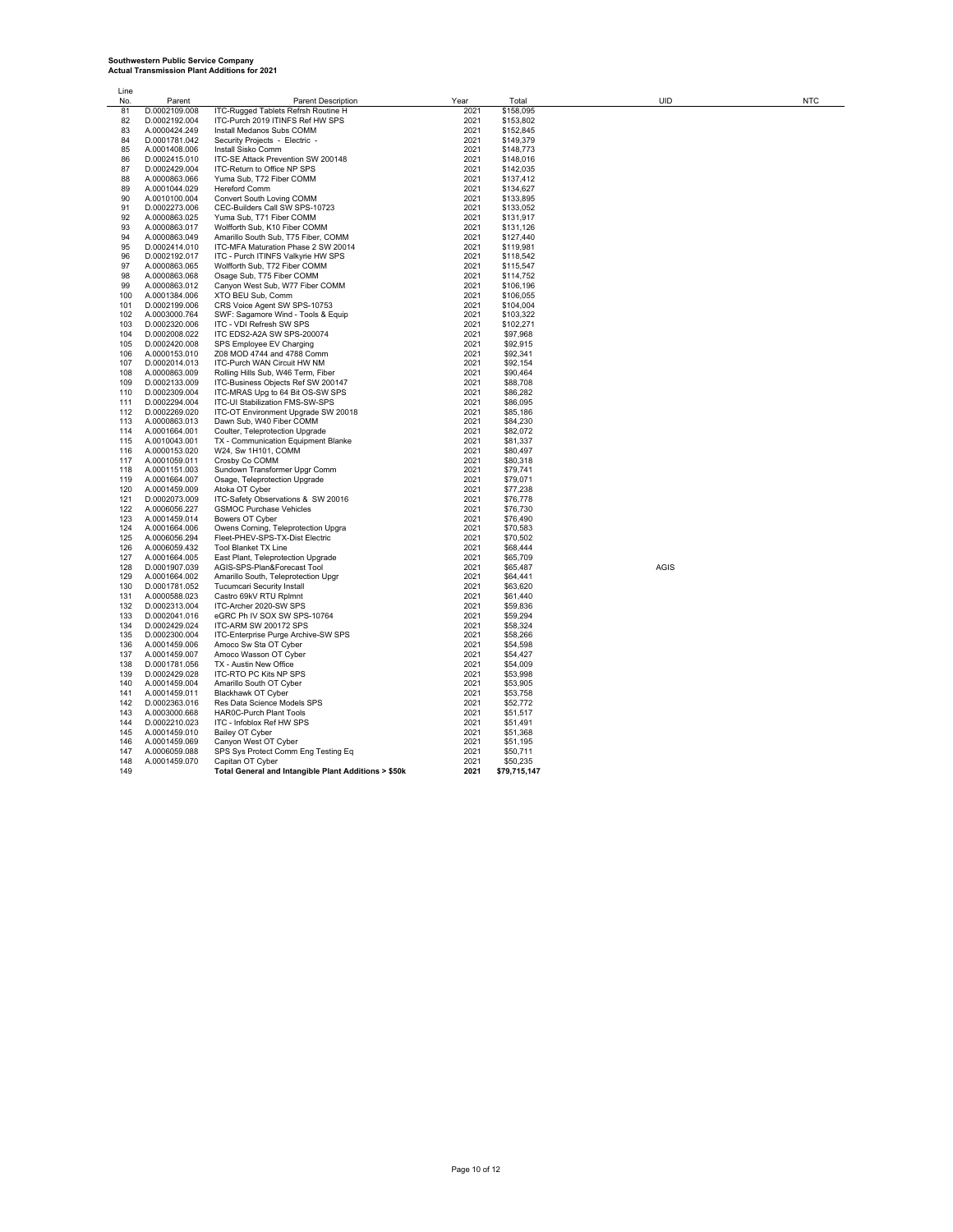#### **Southwestern Public Service Company FERC-Based Electric O&M Analysis Calendar Year 2021 vs 2021 Forecast**

|       |                                                 | 2021 Actual | 2021 Forecast | Change         | Ref |
|-------|-------------------------------------------------|-------------|---------------|----------------|-----|
|       | <b>Transmission Expenses</b>                    |             |               |                |     |
| 560   | Operation Supervision & Engineering             | 7,376,922   | 9,837,567     | (2,460,645)    |     |
| 561   | Load Dispatching                                |             |               |                |     |
| 561.1 | Load Dispatch-Reliability                       | 1,447       |               | 1,447          |     |
| 561.2 | Load Dispatch-Monitor and Operate Trans Sys     | 3,460,977   | 3,563,441     | (102, 464)     |     |
| 561.3 | Load Dispatch-Transmission Srvc & Scheduling    |             |               |                |     |
| 561.4 | Scheduling, System Control & Disp Services      | 3,660,351   | 3,782,421     | (122,070)      |     |
| 561.5 | Reliability, Planning, and Standard Development | 359         |               | 359            |     |
| 561.6 | <b>Transmission Service Studies</b>             | 104,423     | 203,333       | (98, 910)      |     |
| 561.7 | <b>General Interconnection Studies</b>          | 109,094     | 149,584       | (40, 490)      |     |
| 561.8 | Rel/Plan/Standard Dev Serv                      | 2,766,134   | 1,639,049     | 1,127,085      | 2   |
| 562   | <b>Station Expenses</b>                         | 1,356,458   | 1,717,132     | (360,674)      | 3   |
| 563   | Overhead Lines Expense                          | 850,620     | 1,097,443     | (246, 823)     | 4   |
| 564   | <b>Underground Lines Expense</b>                | 369         |               | 369            |     |
| 565   | Transmission of Electricity by Others           | 175,994,020 | 190,275,363   | (14, 281, 343) |     |
| 566   | Misc. Transmission Expenses                     | 4,401,798   | 3,647,744     | 754,054        | 5   |
| 567   | Rents                                           | 1,668,125   | 1,776,017     | (107, 892)     |     |
| 568   | Maintenance Supervision & Engineering           |             |               |                |     |
| 569   | Maintenance of Structures                       | 3,052       |               | 3,052          |     |
| 570   | Maintenance of Station Equipment                | 1,714,568   | 1,369,597     | 344,971        | 6   |
| 571   | Maintenance of Overhead Lines                   | 862,996     | 1,394,867     | (531, 871)     | 7   |
| 572   | Maintenance of Underground Lines                |             |               |                |     |
| 573   | Maintenance of Misc. Transmission Plant         |             |               |                |     |
|       | <b>Total Transmission Expenses</b>              | 204,331,713 | 220,453,558   | (16,121,845)   |     |

#### **Variance Explanations:**

5

- 1 FERC Account 560 decreased by \$2.5M primarily due to overhead line inspection and transmission system control center expenses budgeted to FERC Account 560 while actual expenses were charged to FERC Account 561.2.
- $\mathfrak{p}$ FERC Account 561.8 increased by \$1.1M, primarily due to changes in the SPP administrative fee that were not budgeted. This FERC account is not recovered through the SPS Transmission Formula.
- 3 FERC Account 562 decreased by \$361K primarily driven by credits received from El Paso Electric Company and Public Service Company of New Mexico related to the HVDC Eddy County equipment (\$250k) that were not budgeted, and there was less preventative work done than budgeted (\$120K).
- 4 FERC Account 563 decreased by \$247K due to the deferral of line inspection costs as allowed by the Texas legislature that were budgeted to FERC Accounts 560 and 571, while actual deferrals were recorded to FERC Account 563.

FERC Account 566 increased by \$754K primarily due to: 1) cancelled project costs that was not budgeted (\$600K); 2) Transmission System Operations training costs were higher than budgeted (\$217K); and 3) network wireless charges were higher than budgeted (\$188K). These increases were offset by a lower than budgeted facilities costs associated with reduced maintenance and utility costs given the continuation of pandemic protocols (\$346K).

- 6 FERC Account 570 increased by \$345K due to an increase in vegetation management at transmission substations versus budgeted costs.
- 7 FERC Account 571 decreased by \$532K due to: 1) lower actual inspection costs than budgeted (\$1.5M); and 2) lower actual vegetation management costs than budgeted (\$218K). These decreases were offset by the deferral of Texas line inspection costs (\$1.2M), that were budgeted to FERC Accounts 560 and 571, while actual expenses were recorded to FERC Account 563.